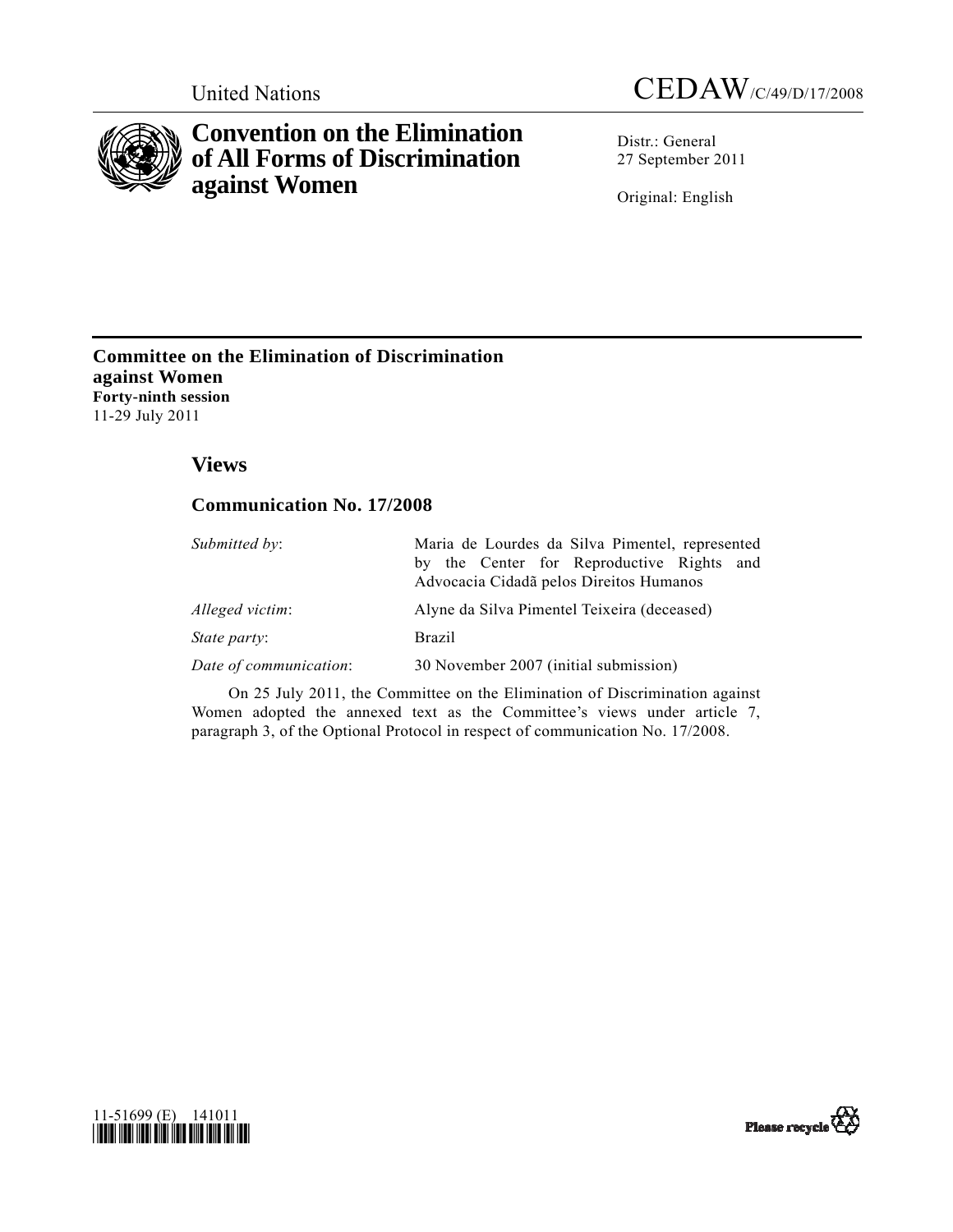### **Annex**

 **Views of the Committee on the Elimination of Discrimination against Women under article 7, paragraph 3, of the Optional Protocol to the Convention on the Elimination of All Forms of Discrimination against Women (forty-ninth session)** 

# **Communication No. 17/2008**\*

| Submitted by:          | Maria de Lourdes da Silva Pimentel (acting in her own<br>name and on behalf of her family), represented by the<br>Center for Reproductive Rights and Advocacia Cidadã<br>pelos Direitos Humanos |
|------------------------|-------------------------------------------------------------------------------------------------------------------------------------------------------------------------------------------------|
| Alleged victim:        | Alyne da Silva Pimentel Teixeira (deceased)                                                                                                                                                     |
| <i>State party:</i>    | <b>Brazil</b>                                                                                                                                                                                   |
| Date of communication: | 30 November 2007 (initial submission)                                                                                                                                                           |

*The Committee on the Elimination of Discrimination against Women*, established under article 17 of the Convention on the Elimination of All Forms of Discrimination against Women,

*Meeting* on 25 July 2011,

*Adopts* the following:

<span id="page-1-0"></span>**\_\_\_\_\_\_\_\_\_\_\_\_\_\_\_\_\_\_** 

## **Views under article 7, paragraph 3, of the Optional Protocol**

1. The author of the communication, dated 30 November 2007, is Maria de Lourdes da Silva Pimentel, mother of Alyne da Silva Pimentel Teixeira (deceased), acting in her own name and on behalf of the family of the deceased. They are represented by the Center for Reproductive Rights and Advocacia Cidadã pelos Direitos Humanos.[1](#page-1-0) They claim that Alyne da Silva Pimentel Teixeira is a victim of a violation by the State party of her right to life and health under articles 2 and 12 of the Convention on the Elimination of All Forms of Discrimination against Women. The Convention and the Optional Protocol thereto entered into force for the State party on 2 March 1984 and 28 September 2002, respectively.

1 The Committee received amicus curiae briefs from the Latin American and Caribbean Committee for the Defence of Women's Rights, the International Commission of Jurists and Amnesty International, providing general information with regard to the right to health and maternal mortality in Brazil and drawing attention to the international obligations of States.

 <sup>\*</sup> The following members of the Committee participated in the examination of the present communication: Ms. Ayse Feride Acar, Ms. Nicole Ameline, Ms. Magalys Arocha Dominguez, Ms. Violet Tsisiga Awori, Ms. Barbara Evelyn Bailey, Ms. Olinda Bareiro-Bobadilla, Ms. Meriem Belmihoub-Zerdani, Mr. Niklas Bruun, Ms. Naela Mohamed Gabr, Ms. Ruth Halperin-Kaddari, Ms. Yoko Hayashi, Ms. Ismat Jahan, Ms. Soledad Murillo de la Vega, Ms. Violeta Neubauer, Ms. Pramila Patten, Ms. Maria Helena Lopes de Jesus Pires, Ms. Victoria Popescu, Ms. Zohra Rasekh, Ms. Patricia Schulz, Ms. Dubravka Šimonović and Ms. Zou Xiaoqiao. In accordance with rule 60 of the Committee's rules of procedure, Committee member Ms. Silvia Pimentel did not participate in the examination of the present communication.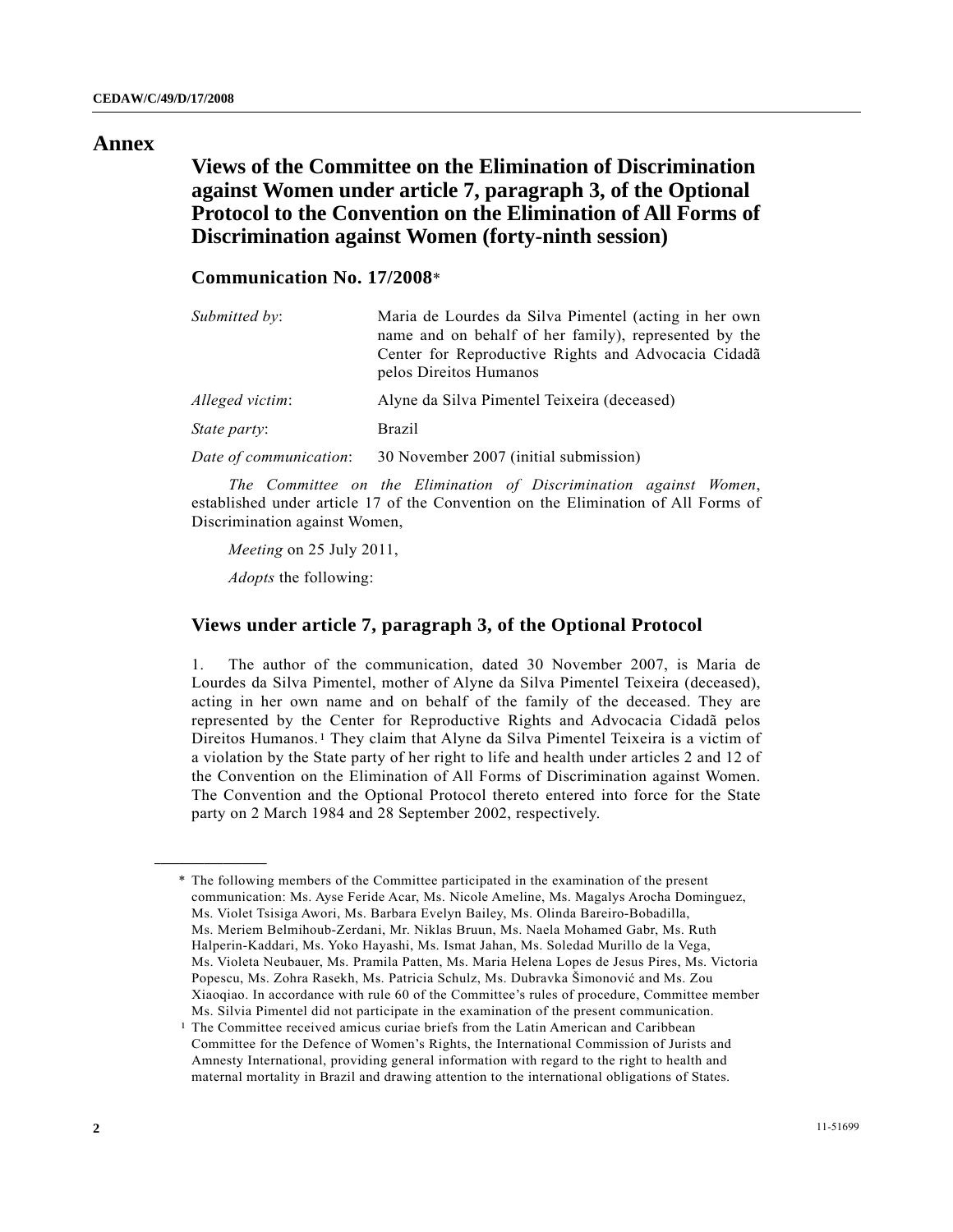#### **The facts as presented by the author**

2.1 Alyne da Silva Pimentel Teixeira, a Brazilian national of African descent, was born on 29 September 1974. She was married and had a daughter, A.S.P., who was born on 2 November 1997.

2.2 On 11 November 2002, Ms. da Silva Pimentel Teixeira went to the Casa de Saúde Nossa Senhora da Glória de Belford Roxo (the health centre) suffering from severe nausea and abdominal pain. She was in her sixth month of pregnancy at the time. The attending obstetrician-gynaecologist prescribed anti-nausea medication, vitamin B12 and a local medication for vaginal infection, scheduled routine blood and urine tests for 13 November 2002 as a precautionary measure and sent Ms. da Silva Pimentel Teixeira home. She began to take the prescribed medications immediately.

2.3 Between 11 and 13 November 2002, Ms. da Silva Pimentel Teixeira's condition worsened considerably, and on 13 November 2002 she went to the health centre together with her mother in order to see if the obstetrician-gynaecologist could see her before her scheduled blood and urine analysis. The obstetriciangynaecologist examined her and admitted her at 8.25 a.m. to the health centre.

2.4 Another doctor examined Ms. da Silva Pimentel Teixeira in the maternity ward and could not detect a foetal heartbeat. By 11 a.m., an ultrasound had confirmed this.

2.5 The doctors at the health centre informed Ms. da Silva Pimentel Teixeira that she needed to be given medication to induce the delivery of the stillborn foetus and began to induce labour at about 2 p.m. By 7.55 p.m., Ms. da Silva Pimentel Teixeira had delivered the stillborn, 27-week-old foetus. She became disoriented immediately afterwards.

2.6 On 14 November 2002, some 14 hours after the delivery, Ms. da Silva Pimentel Teixeira underwent curettage surgery to remove parts of the placenta and afterbirth, after which her condition continued to worsen (severe haemorrhaging, vomiting blood, low blood pressure, prolonged disorientation and overwhelming physical weakness, inability to ingest food). Her mother and husband did not visit the health centre that day because they relied on assurances given by phone that Ms. da Silva Pimentel Teixeira was well.

2.7 The author submits that on 15 November 2002, Ms. da Silva Pimentel Teixeira became more disoriented, her blood pressure remained low, she continued to vomit, had difficulty breathing and continued haemorrhaging. Staff of the health centre performed an abdominal puncture but found no blood. Ms. da Silva Pimentel Teixeira received oxygen, Cimetidina, Mannitol, Decadron and antibiotics. The doctors explained to her mother that her symptoms were consistent with those of a woman who had never received prenatal care and that she needed a blood transfusion; at that point she called Ms. da Silva Pimentel Teixeira's husband, who then went to the health centre. At 1.30 p.m., staff asked Ms. da Silva Pimentel Teixeira's mother for the prenatal medical records because they could not locate any at the health centre.

2.8 The doctors at the health centre contacted both public and private hospitals with superior facilities in order to transfer Ms. da Silva Pimentel Teixeira. Only the municipal Hospital Geral de Nova Iguaçu had available space, but it refused to use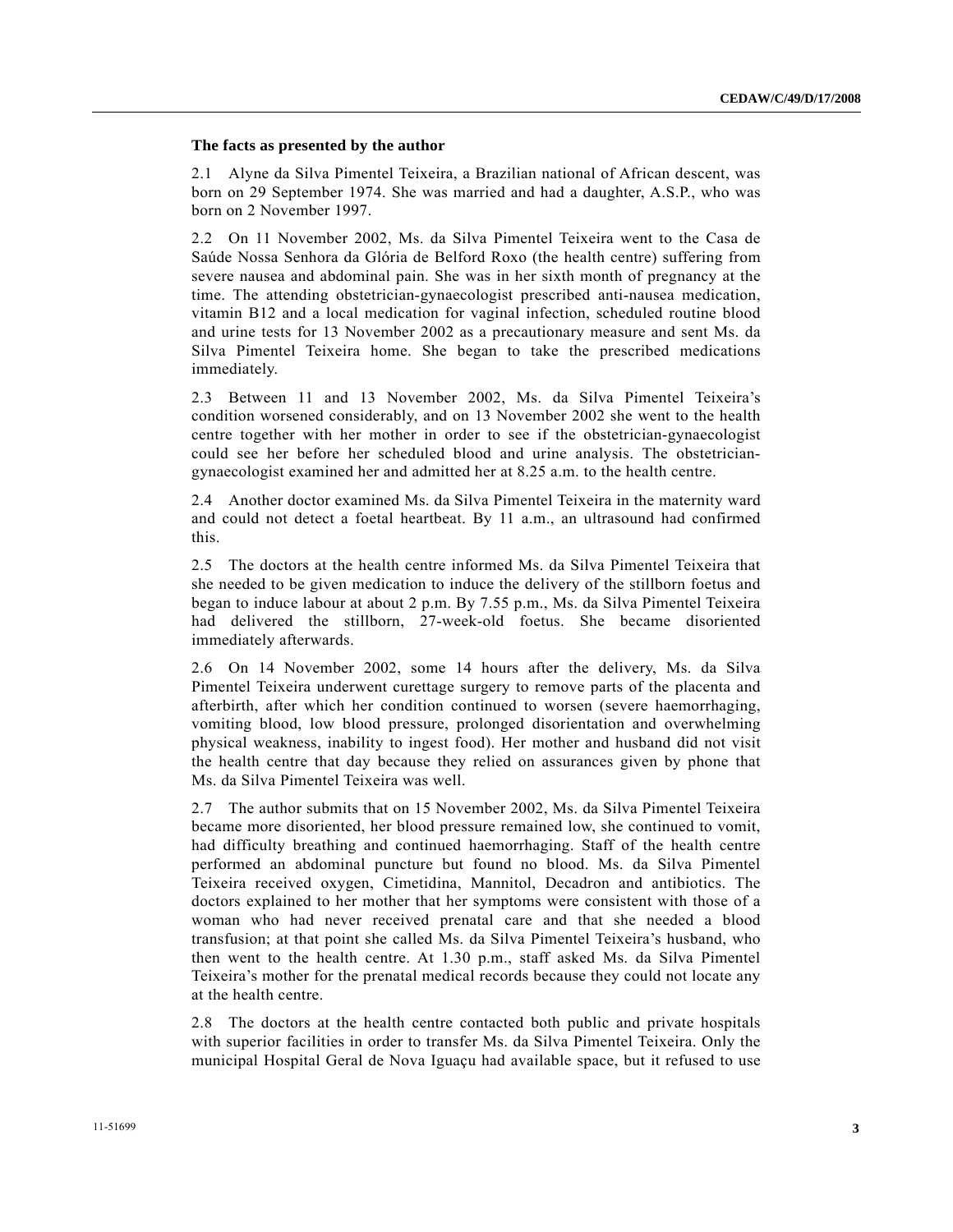its only ambulance to transport her at that hour. Her mother and her husband were unable to secure a private ambulance, and Ms. da Silva Pimentel Teixeira waited in critical condition for eight hours, with manifested clinical symptoms of coma for the last two hours, to be transported by ambulance to the hospital.

2.9 When Ms. da Silva Pimentel Teixeira arrived at the hospital with two doctors and her husband at 9.45 p.m. on 15 November 2002, she was hypothermic, had acute respiratory distress and presented a clinical picture compatible with disseminated intravascular coagulation. Her blood pressure dropped to zero, and she had to be resuscitated. The hospital placed her in a makeshift area in the emergency room hallway because there were no available beds.

2.10 The medical attendants did not bring her medical records to the hospital. Instead, they provided the treating physician with a brief oral account of her symptoms.

2.11 On 16 November 2002, Ms. da Silva Pimentel Teixeira's mother visited her. She was pale and had blood on her mouth and on her clothes. The hospital staff sent Ms. da Silva Pimentel Teixeira's mother to the health centre to retrieve her medical records. At the centre, she was questioned as to why she wanted the records and made to wait for them.

2.12 Ms. da Silva Pimentel Teixeira died at 7 p.m. on 16 November 2002. An autopsy found the official cause of death to be digestive haemorrhage. According to the doctors, this resulted from the delivery of the stillborn foetus.

2.13 On 17 November 2002, at the request of the hospital, Ms. da Silva Pimentel Teixeira's mother again went to the health centre to retrieve her daughter's medical documents. The doctors at the health centre told her that the foetus had been dead in the womb for several days and that this had caused the death.

2.14 On 11 February 2003, Ms. da Silva Pimentel Teixeira's husband[2](#page-3-0) filed a claim against the health-care system for material and moral damages.

### **The complaint**

<span id="page-3-0"></span>**\_\_\_\_\_\_\_\_\_\_\_\_\_\_\_\_\_\_** 

3.1 The author argues that article 2 of the Convention on the Elimination of All Forms of Discrimination against Women requires immediate action to address discrimination against women as defined in article 1 of that Convention when a woman's right to life is violated by the failure to secure her safety during pregnancy and childbirth.

3.2 The author argues that article 2 (c) of the Convention requires States parties not only to guarantee in law measures to combat discrimination, but also to ensure the practical implementation of these measures and the realization of rights without delay. The Committee has established that States parties must ensure that legislation and executive action and policy comply with the obligation to respect, protect and fulfil women's right to health care and put in place a system which ensures effective judicial action. Failure to do so would constitute a violation of article 12 of the Convention. Furthermore, the Committee has noted that special attention should be given to the health needs and rights of women belonging to vulnerable and

<sup>2</sup> The case file has contradictory information as to who exactly filed the civil claim on 11 February 2003. In some places it mentions the mother of the deceased, while in other places it mentions her husband.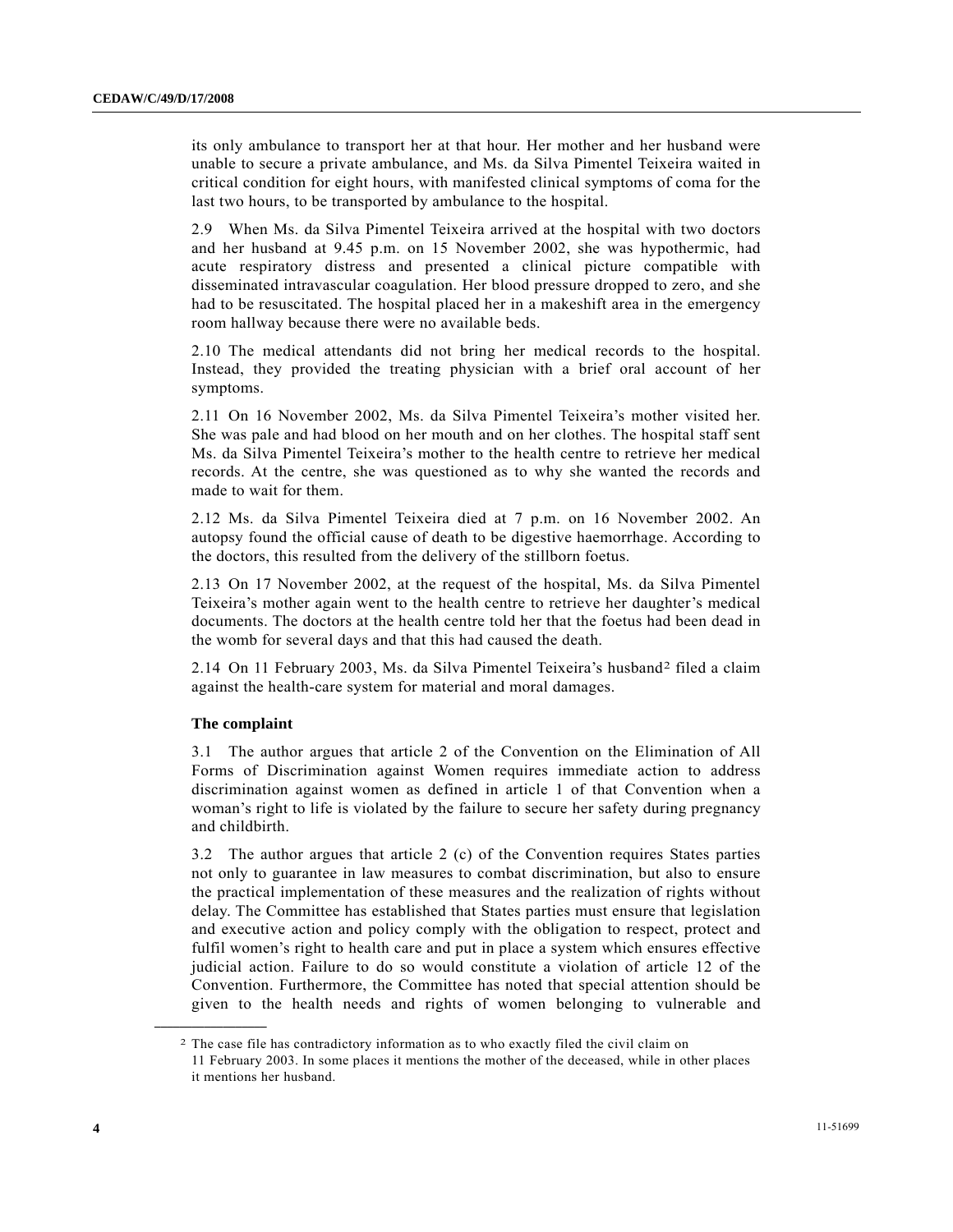disadvantaged groups and that the duty to eliminate discrimination in access to health care includes the responsibility to take into account the manner in which societal factors, which can vary among women, determine health status.

3.3 The author submits that the obligations in the field of health care under articles 2 and 12 of the Convention are obligations of immediate effect, because the rights to life and non-discrimination are immediately enforceable and violations require urgent governmental action. Referring to the International Covenant on Economic, Social and Cultural Rights, the author argues that the obligations to "ensure" are more immediate in character and not subject to the qualification of progressive realization, in contrast to obligations to "recognize".

3.4 The author claims that Brazil failed to ensure access to quality medical treatment during delivery, thereby violating its duties under articles 2 and 12 of the Convention.[3](#page-4-0) Given that the main reason pregnant women die is because of avoidable delays in obtaining proper emergency care during a complicated pregnancy — as was the case for Ms. da Silva Pimentel Teixeira — skilled assistance at pregnancy, including assistance that provides for obstetric emergencies, is a vital factor in preventing maternal death.

3.5 While Ms. da Silva Pimentel Teixeira was treated by a gynaecologistobstetrician and thus nominally had access to a skilled health-care professional, the poor quality of the care she received was a critical factor in her death. A competent health-care provider would reportedly have been alerted to the fact that the severe nausea and abdominal pain of which Ms. da Silva Pimentel Teixeira complained during her sixth month of pregnancy was a sign of a potentially serious problem and would have ordered appropriate treatment. Had blood and urine tests been performed the same day, it would have been discovered that the foetus had died and that delivery should be induced immediately. This would have prevented Ms. da Silva Pimentel Teixeira's condition from deteriorating.

3.6 The author alleges that Ms. da Silva Pimentel Teixeira should have had surgery immediately after her labour was induced in order to remove the afterbirth and placenta, which had not been fully expelled during the process of delivery as they normally are, and which may have caused her haemorrhaging and complications and, ultimately, her death. They state that she also should have been transferred to a better-equipped facility for the surgery, given that the surgery took place in response to an abnormal situation. Instead, Ms. da Silva Pimentel Teixeira had been operated on the morning following the delivery and the surgery was performed at the health centre. Attempts to transfer her to a hospital reportedly did not begin until a full day after Ms. da Silva Pimentel Teixeira had begun to haemorrhage severely. The transfer, which had reportedly taken over eight hours, was ineffective in helping her obtain skilled care because she was left largely unattended in a makeshift area in the hallway of the hospital for 21 hours until she died. The inability to make a timely and effective referral was another example of the incompetent care that Ms. da Silva Pimentel Teixeira received.

<span id="page-4-0"></span><sup>3</sup> In this connection, the author makes reference to general recommendation No. 24 (1999) of the Committee on the Elimination of Discrimination against Women on article 12 of the Convention (women and health) and to general comment No. 14 (2000) of the Committee on Economic, Social and Cultural Rights on the right to the highest attainable standard of health (art. 12).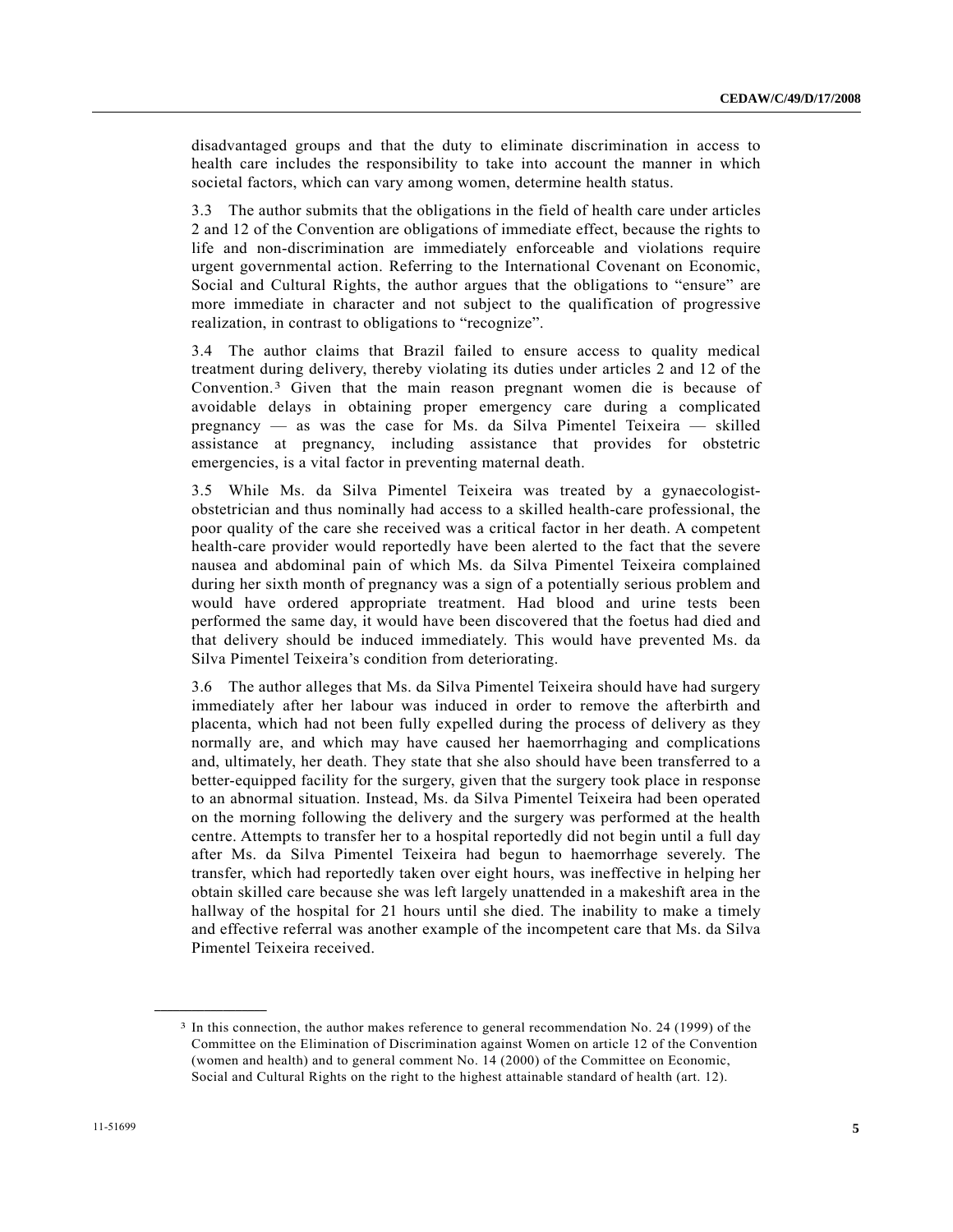3.7 The author maintains that the lack of access to quality medical care during delivery is emblematic of systemic problems in the way human resources are managed in the Brazilian health system more generally. The provision of skilled care during pregnancy is critically dependent on a functioning health system,[4](#page-5-0) and this requires an adequate number of skilled attendants deployed where they are needed; satisfactory pay scales and career advancement opportunities; supportive supervision mechanisms; functioning mechanisms for quality improvement; and a working transport and referral system to ensure timely access to high-level care, especially in an emergency. Studies by United Nations agencies reveal that Brazil's national health system has considerable weaknesses in each of these areas. Problems relating to low staff qualifications, an excess of poorly qualified staff and a shortage of well-qualified staff are said to be greater at the municipal level, for example, in health centres such as the Casa de Saúde Nossa Senhora da Glória de Belford Roxo, than at the state or federal level.

3.8 The author maintains that Brazil has failed to ensure timely access to emergency obstetric care in violation of articles 2 and 12 of the Convention. At least three indicators relating to accessibility and the quality of emergency obstetric care are particularly relevant, given the specific failures in this case and the more systemic failures of the State party in eliminating preventable maternal deaths. The indicators to which the author refers are included in the guidelines for monitoring the availability and use of obstetric services (October 1997) of the United Nations Children's Fund (UNICEF), the World Health Organization (WHO) and the United Nations Population Fund (UNFPA), as follows:

 (a) Equitable geographic distribution of emergency obstetric care facilities (four basic emergency obstetric care facilities and one comprehensive emergency obstetric care facility for every 500,000 persons in the population);

 (b) Women's need for emergency obstetric care met (at a minimum, most women who need emergency obstetric care should be receiving services);

 (c) The proportion of women with obstetric complications who are admitted to a facility with emergency obstetric care services and die should be no more than 1 per cent.

The author argues that a negative result in any of the three categories suggests that a State is not complying with its obligation to provide maternity care.

3.9 The author claims that the facts of the present case and data from studies on maternal mortality in Brazil demonstrate non-compliance with the obligation to provide maternity care. Evidence shows that emergency obstetric care facilities are inequitably distributed geographically (indicator 1), that women have higher than acceptable levels of unmet need (indicator 2) and that obstetric deaths in facilities occur at higher than acceptable rates (indicator 3), thereby demonstrating the failure of the State party to ensure accessibility and quality of emergency obstetric care as per its obligations on the right to health under article 12 of the Convention.

3.10 Owing in part to the uneven distribution of higher-level health facilities, Ms. da Silva Pimentel Teixeira faced serious challenges in gaining access to a

<span id="page-5-0"></span><sup>4</sup> See "Making pregnancy safer: the critical role of the skilled attendant", a joint statement by the World Health Organization (WHO), the International Confederation of Midwives and the International Federation of Gynaecology and Obstetrics (2004).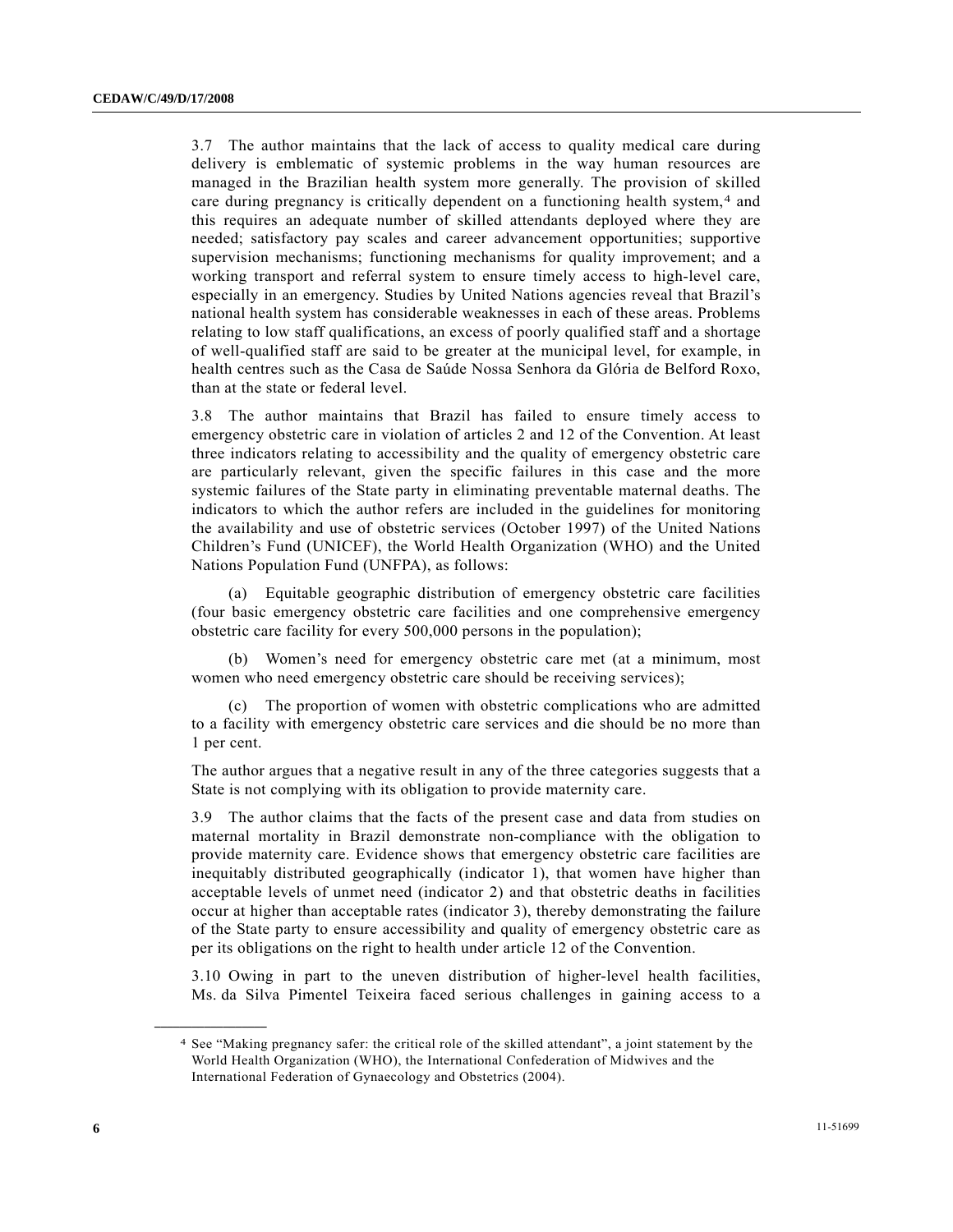hospital during a period when she needed immediate emergency care: the only hospital that would take her was in a neighbouring municipality some two hours away. Considering that the nearest available hospital required travel time equal to the amount of time an average woman in her condition has to live, she had no reasonable access to necessary emergency services. Similar inequities exist in the distribution of health-care facilities between states.

3.11 The author claims that in the present case, the absence or failure of a referral system between the health centre and higher-level facilities and the lack of coordination between prenatal and delivery care critically delayed the victim's access to services and may have cost her life. Only one hospital among those contacted had available space. There were no means of transporting Ms. da Silva Pimentel Teixeira to that hospital because it did not want to use its only ambulance. The health centre did not have its own means of transportation, and her mother could not find a private ambulance. There were no available beds at the hospital, and doctors from the health centre failed to send her medical records to the hospital.

3.12 Given Ms. da Silva Pimentel Teixeira's own experience and the numerous studies on maternal mortality in Brazil that identify poor quality of health care in treating obstetric emergencies as a major reason for Brazil's high maternal mortality rate, and a fatality rate in many facilities that can be said to be at higher than acceptable levels, the author submits that the incompetence and negligence of the health-care providers and the lack of timely access to services were key factors in her death.

3.13 The author submits that the State party violated the rights of Ms. da Silva Pimentel Teixeira under article 2 (c) of the Convention by failing to ensure the effective protection of women's rights. They refer to the Committee's jurisprudence in communication 5/2005 (*Şahide Goekce (deceased) v. Austria*) under which the Committee held that the establishment by a State party of legal and other remedies [to address domestic violence] must be supported by State actors who adhere to the State party's due diligence obligations. The author also refers to the emphasis placed by the Inter-American Commission on Human Rights on the obligations of States to organize their government structures in order to ensure that violence and discrimination against women are prevented, investigated and punished and, further, that women are provided with redress. The facts of the case show that the State party has clearly failed to put into place a system that ensures effective judicial action and protection in the context of reproductive health violations. They submit that the lack of responsiveness on the part of the judicial system clearly points to the systematic failure of the State party to recognize the need to adopt measures of reparation that compensate and provide restitution to women who have been treated in a discriminatory manner.

3.14 As to the exhaustion of domestic remedies, the author maintains that access to justice is illusory. The husband of the deceased, on his own behalf and on behalf of their 5-year-old daughter, filed a civil claim for material and moral damages on 11 February 2003, three months after her death, and asked for *tutela antecipada* twice.[5](#page-6-0) The first request by the family of the deceased, made on 11 February 2003, was ignored. The judge also denied the second request, filed on 16 September 2003.

<span id="page-6-0"></span><sup>5</sup> *Tutela antecipada* is a judicial mechanism that requests the judge to anticipate the protective effects of a decision. It may be used to avoid unwarranted delays in the judicial decision that may otherwise lead to irreparable or serious damages.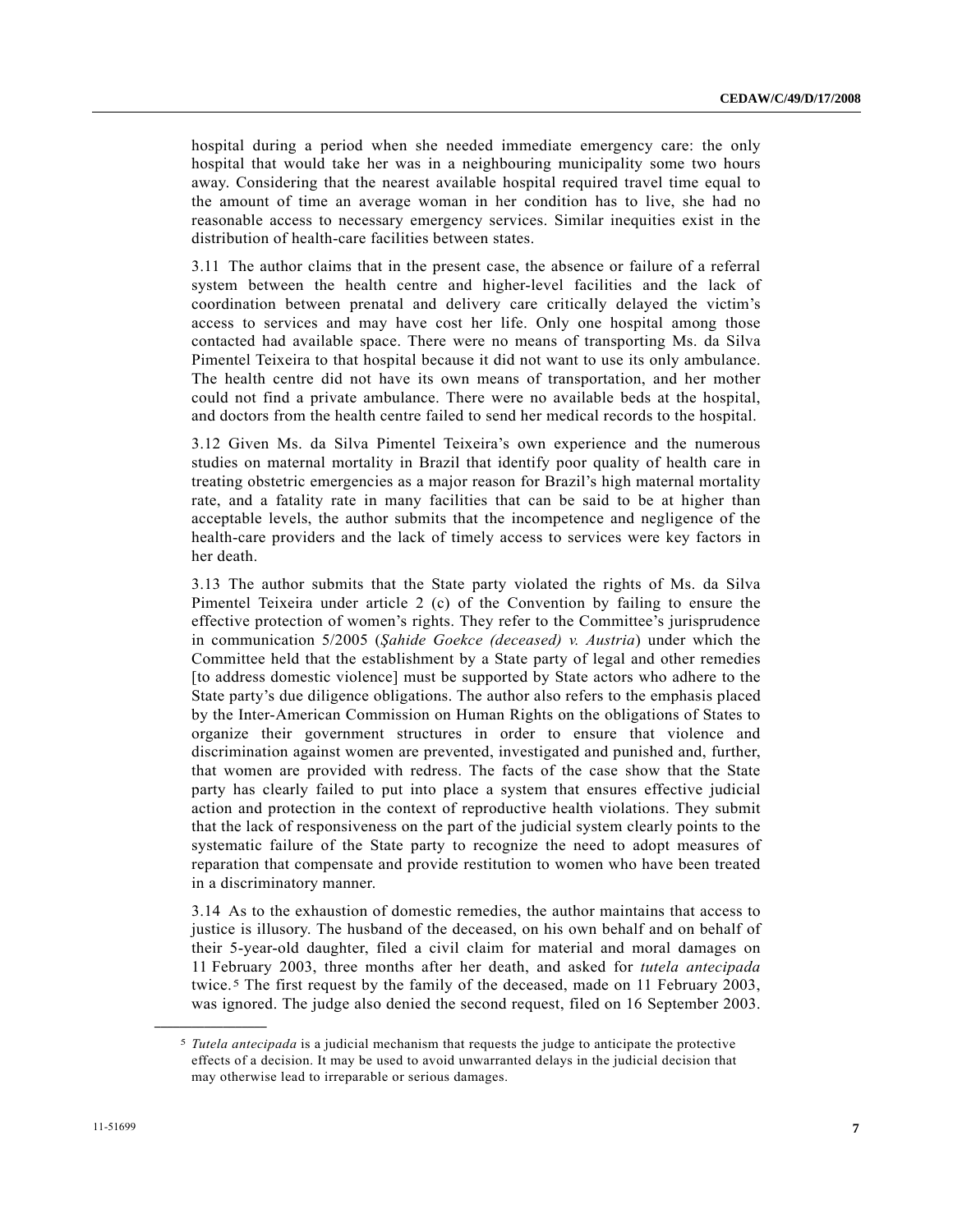However, over four and a half years later, there has been negligible judicial activity on the civil case and it is likely that it will take several more years for the courts to reach a decision. Specifically, there has been no hearing to date and the Court took three years and 10 months to appoint a medical expert, although court rules require that this be done within 10 days.

3.15 The lack of a meaningful and timely response from the judiciary had a devastating effect on the family, particularly on the daughter of the deceased, who was abandoned by her father and who is now living in precarious conditions (lack of access to psychological services, meagre means for basic necessities such as food, clothing, etc.) with her maternal grandmother. The extraordinary delay in rendering a decision on the requests for *tutela antecipada* and the inaction on the civil claim have further endangered the rights of the victim's daughter and posed a risk of irreparable harm.

3.16 The author also alleges that the prior decisions of the Committee support the applicability of the exception to the rule on the exhaustion of domestic remedies. They claim that the finding of the Committee in regard to the length of judicial proceedings in the case of  $A.T.$  v. Hungary (communication  $2/2003$ ) — i.e., that domestic violence cases do not enjoy priority in judicial proceedings — is analogous to the situation in Brazil, where proceedings involving violence against women and women's health, especially the health of women from vulnerable groups, including women from low socio-economic backgrounds and women of African descent, are not given priority in the court system.

3.17 The author maintains that the civil claim cannot be considered an effective means of obtaining redress for the human rights violation denounced in the communication and has undermined the purpose of the remedy, the goal of which is to meaningfully address and repair in a practical and immediate fashion the needs of the family. The delay is tantamount to a denial of justice.

3.18 The author maintains that the matter has not been and is currently not being examined under any other procedure of international investigation or settlement.

### **Observations of the State party on admissibility and merits**

4.1 By its only submission of 13 August 2008, the State party indicates that it considers the following issues to be connected to the present case: (a) the elimination of discrimination against women in access to health services, particularly those related to pregnancy and labour; (b) the legal adoption of public policies and other concrete measures which ensure the provision of reproductive health services; (c) the State's primary responsibility for women's health care; and (d) the requirement that available health services assure full informed consent, respect the dignity of all and guarantee confidentiality, and that health-care workers be sensitive to the particular demands of women. The State party explains that the right to health in articles 6 and 196 of the Brazilian Federal Constitution sets out the subjective right of individuals under which the State party has both positive and negative obligations. It explains that the public health service, through public health policies, is the State apparatus which is responsible for such a right and spells out in detail both the proactive and defensive role of the State in the field of health. It further notes that the concept of the right to health includes several elements, insofar as health is defined as total social, psychic and physical well-being, of which the right to health care represents but one aspect. It also highlights the difference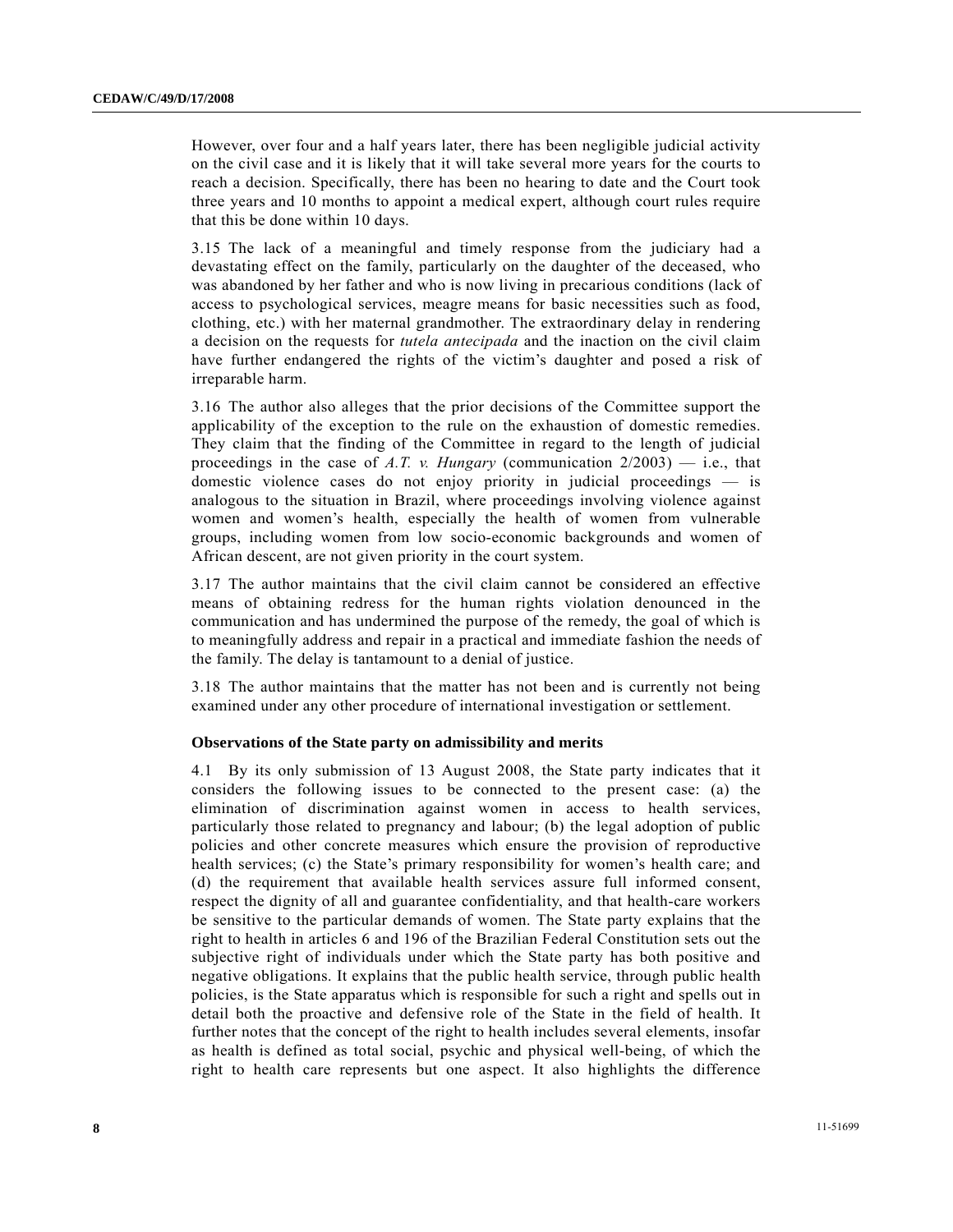between the right to health and the right to health assistance, wherein the latter is restricted to medical actions performed to detect and treat illnesses and relates to the right to health in terms of the ability to cure illnesses or extend life expectancy. The right to health care or health assistance requires by definition the organization and operation of assistance services.

4.2 The State party then proceeds to examine the right to health in the context of its Federal Constitution and the corresponding competencies of the respective political spheres and the private sector. Article 196 of the Federal Constitution defines health as a right of all and a duty of the State assured through policies and universal equal access to the actions and services aimed at health promotion, protection and recovery. The execution of health actions and services may be performed directly by the Government or through third parties, with the Government retaining exclusive authority for their regulation, oversight and control. The State implements these actions and services through a regionalized and hierarchical network composed of a unified health system (Sistema Único de Saúde). Health actions and services, therefore, include health assistance or health care, as well as a number of other functions such as health surveillance, which together comprise the right to health.

4.3 The Federal Constitution mandates that the private sector may only provide health assistance. It is not authorized to execute the health-care actions prescribed in article 200 of the Constitution, $6$  which bear no connection to health care. Private institutions may participate in the health system in accordance with its guidelines by means of a public law contract or agreement. As regards the distribution of responsibilities among the political spheres, section VII of article 30 of the Constitution mandates that the municipal governments provide health services to the population with the technical and financial cooperation of the federal and state governments.

4.4 The division of responsibilities, as outlined in the Constitution, indicates that the duties corresponding to the right to health, in its broadest positive dimension, including health care and other health actions and services, are the sole purview of the State, as are their regulation, enforcement and control. The private sector is authorized to provide health assistance, which encompasses medical and pharmaceutical services, while municipalities retain sole responsibility over the health services intended for the general population. The scope of State action, therefore, is far broader than that prescribed for the private sector. Health policies, in other words, are the exclusive domain of the political spheres, as are the actions aimed at monitoring the health assistance services provided by the private sector.

<span id="page-8-0"></span><sup>6</sup> According to this provision, it is incumbent upon the unified health system, in addition to other duties, as set forth by the law: to supervise and control proceedings, products and substances of interest to health and to participate in the production of drugs, equipment, immuno-biological products, blood products and other inputs; to carry out actions of sanitary and epidemiological surveillance, as well as those relating to the health of workers; to organize the training of personnel in the area of health; to participate in the definition of the policy and in the implementation of basic sanitation actions; to foster, within its scope of action, scientific and technological development; to supervise and control foodstuffs, including their nutritional contents, as well as drinks and water for human consumption; to participate in the supervision and control of the production, transportation, storage and use of psychoactive, toxic and radioactive substances and products; and to cooperate in the preservation of the environment, including that of the workplace.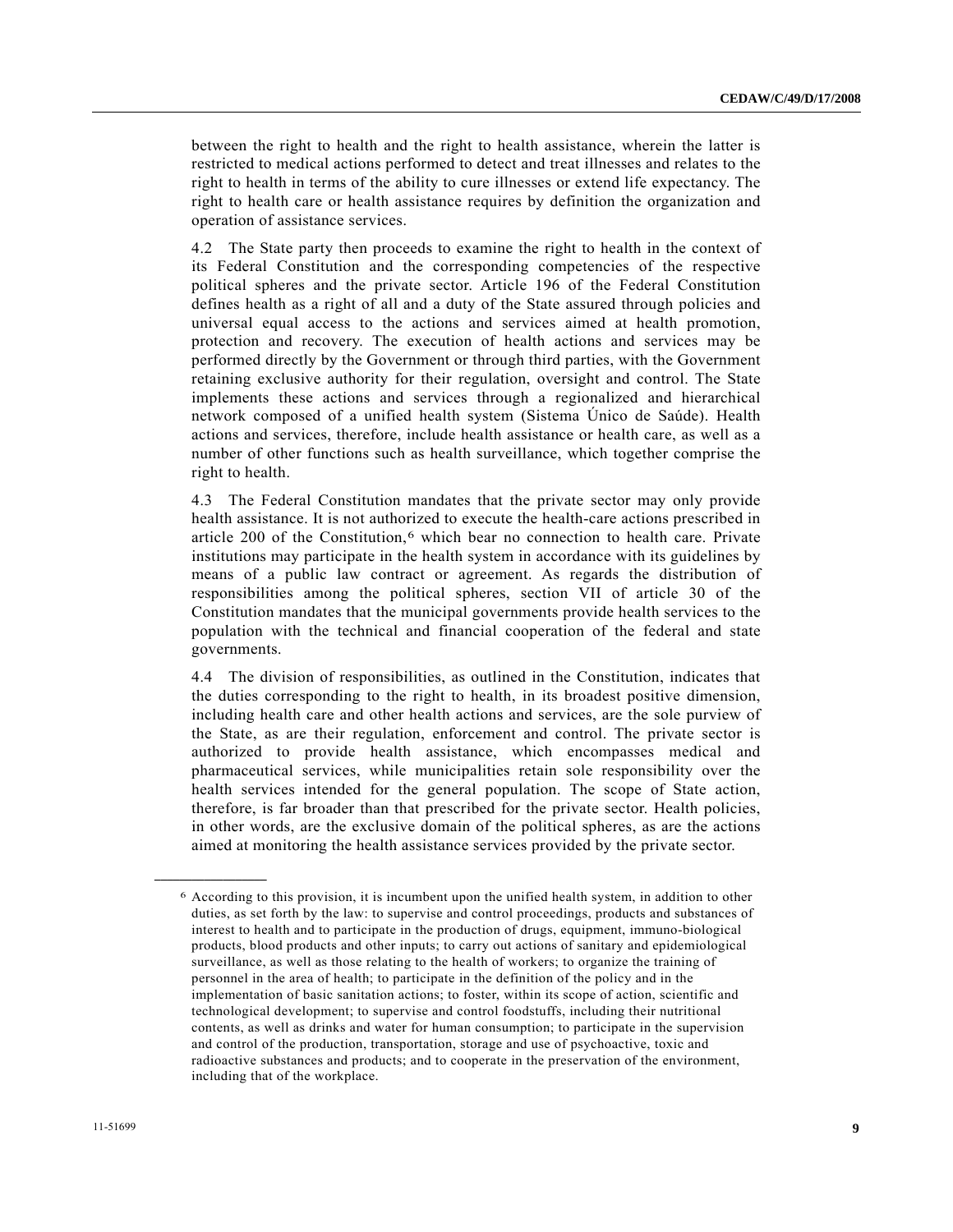4.5 The State party further explains its duty to regulate, enforce and control health actions and services. The Ministry of Health establishes the national audit system (Sistema Nacional de Auditoria) and coordinates the technical and financial evaluation of the health system throughout the national territory with the technical cooperation of the states, municipalities and the Federal District. The national audit system undertakes technical and scientific evaluation, accounting, financial and asset audits of the health system through a decentralized process. Decentralization is ensured through state and municipal bodies and branch offices of the Ministry of Health in each Brazilian state and the Federal District.

4.6 Private institutions may legally be incorporated into the health system only in the event that service availability is insufficient to guarantee coverage to the population of a given geographical area. The role of private institutions within the health system, therefore, is to provide health assistance, not to perform enforcement, control or regulatory actions or to implement public policies under the system. These institutions are subject to the principles of the health system and the national audit system in respect of evaluation of service quality.

4.7 With regard to the allegations that the State party violated articles 2 and 12 because of its failure to adopt measures aimed at eliminating discrimination against women in the field of health care, directly leading to the substandard medical attention provided to Ms. da Silva Pimentel Teixeira, the State party notes that a number of public policies are under development that address the specific needs of women, particularly those in situations of vulnerability, which affect the equality of men and women. It involves, in fact, a complaint about lack of access to medical care, insofar as the communication does not offer a single link between Ms. da Silva Pimentel Teixeira's gender and the possible medical errors committed. The State party refers to the finding of the technical visit report of the Rio de Janeiro Audit Department which concluded that the failures in the medical assistance provided to Ms. da Silva Pimentel Teixeira did not fall under discrimination against women, but rather deficient and low-quality service provision to the population, resulting in the facts described. The State party admits that Ms. da Silva Pimentel Teixeira's vulnerable condition required individualized medical treatment, which was not forthcoming, but claims that the alleged lack of specific medical care was not denied because of an absence of public policies and measures encompassed within the obligation of the State party to combat discrimination against women in all fields. The case describes a potential failure in the medical assistance provided by a private health institution, indicating errors in the mechanisms used to contract private health services and, by extension, the inspection and control thereof, not a lack of commitment on the part of the State to combat discrimination against women.

4.8 The State party argues that this line of reasoning has been confirmed by the State Committee on Maternal Mortality, which concluded in the investigative report on maternal death issued by the State Health Secretariat of Rio de Janeiro that Ms. da Silva Pimentel Teixeira's death was non-maternal and that the probable cause of death was digestive haemorrhage. Further, the report contains a summary of information on her death, including the initial medical care provided, her admission to hospital and her ultimate death, with reference, in addition, to the cause of death and the critical junctures in her treatment, as well as comments and recommendations. The summary investigative report is the document that the State Committee on Maternal Mortality analyses and uses, in conjunction with other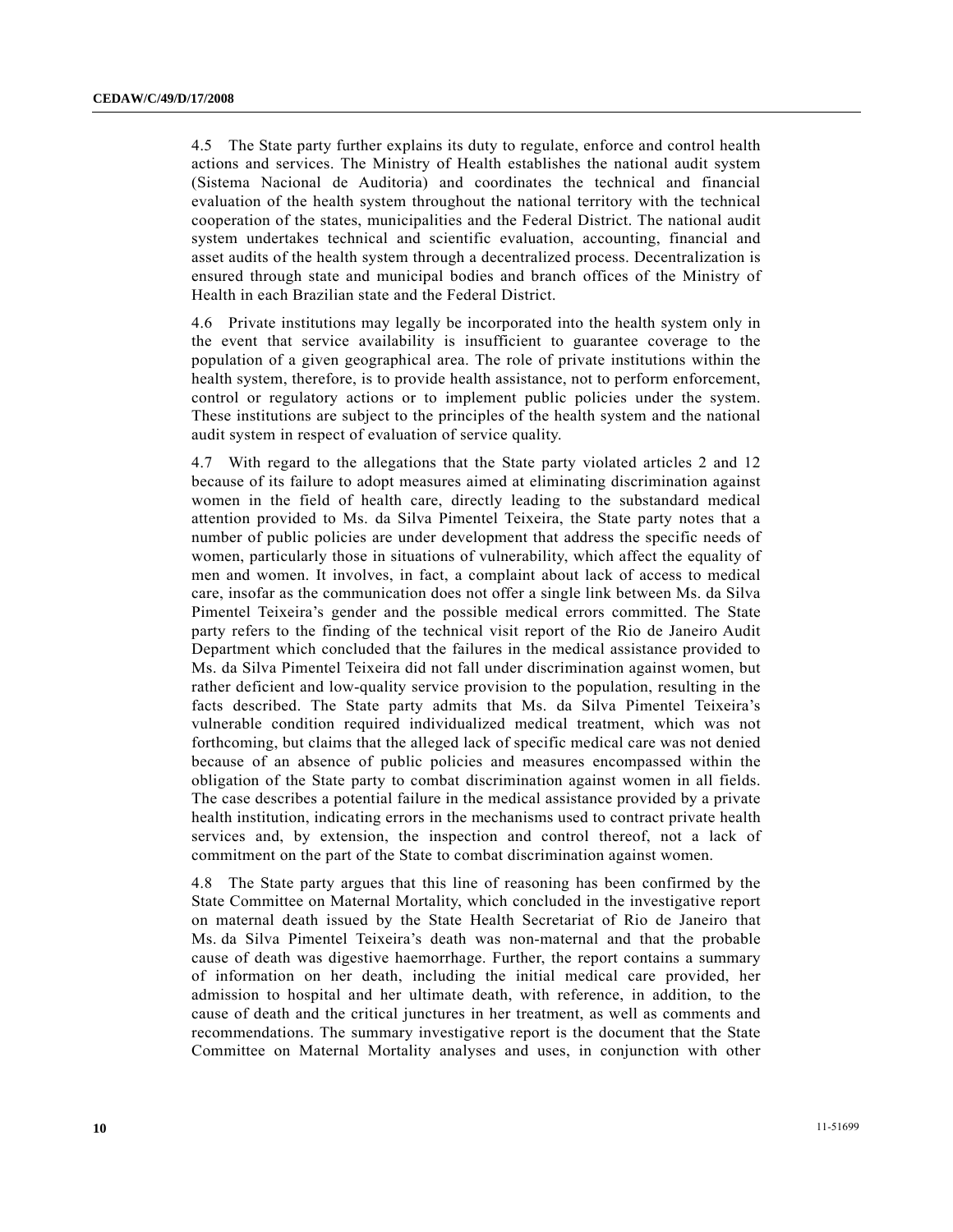reports, to prepare an annual report setting out case studies and the prevention measures implemented to reduce maternal mortality.

4.9 The State party further submits that the present case reveals possible failures in the health assistance provided by the Casa de Saúde e Maternidade Nossa Senhora da Glória, which, according to the National Registry of Health Establishments, is a private for-profit hospital authorized to perform procedures of medium and high complexity. The Casa de Saúde operates through an agreement between the health system and the municipal administrator. In response to the author's allegations that the private institution violated Ms. da Silva Pimentel Teixeira's right to health care and that the municipality of Belford Roxo failed to carry out its duty to evaluate and control the health services provided, the Ministry of Health requested that the National Audit Department of the health system conduct a technical visit to the municipalities of Belford Roxo and Nova Iguaçu, Rio de Janeiro, to gather the facts of the case and determine possible medical negligence or error in the care provided to the expectant mother. The technical visit report recommended forwarding the matter to the Professional Councils (Conselhos de Classe) to verify the facts pertaining to the health professionals (doctors and nurses) who treated Ms. da Silva Pimentel Teixeira and to the National Steering Committee on the Reduction of Maternal and Neonatal Mortality under the Ministry of Health.

4.10 With regard to the legal action filed on 11 February 2003 by Ms. da Silva Pimentel Teixeira's family and others seeking damages, the State party submits that the case entered the judgement phase following oral arguments by both sides on the formal expert report (*laudo pericial*) and, no unjustified delays being foreseen, a judgement on the merits was expected in July 2008. Given the complexity of the civil action, which involves more than one defendant and requires expert proof, the case had not extended beyond the normal time frame for legal actions of this nature.

4.11 The State party rejects the author's allegation that what occurred to Ms. da Silva Pimentel Teixeira reflects the State party's lack of commitment to reduce maternal mortality and that the State party suffers from a systemic failure to protect the basic rights of women. It provides a detailed overview of the various measures implemented in the country to date, as well as of the national machinery in place and national plans for the realization of the rights of women, and in particular women's health, sexual rights and reproductive rights, which attest to the State party's concerted policy to eliminate discrimination against women. The State party recognizes preventable deaths of women of fertile age as human rights violations, and it is for this reason that the federal Government, particularly in the current administration, has made women's health a priority. It further provides data demonstrating a reduction in maternal mortality, particularly in the south-eastern and southern regions, and argues that the present case represents an exception caused by professional negligence, overwork, inadequate infrastructure and lack of professional preparedness. With regard to the existence of discrimination, insofar as the case involves an Afro-Brazilian woman from the urban periphery, the State party highlights the fact that the technical visit report prepared by the audit department of the health system found no evidence of discrimination. However, the State party does not rule out the possibility that discrimination may have contributed, to some extent but not decisively, to the event. Rather, the convergence or association of the set of elements described may have contributed to the failure to provide necessary and emergency care to Ms. da Silva Pimentel Teixeira, resulting in her death.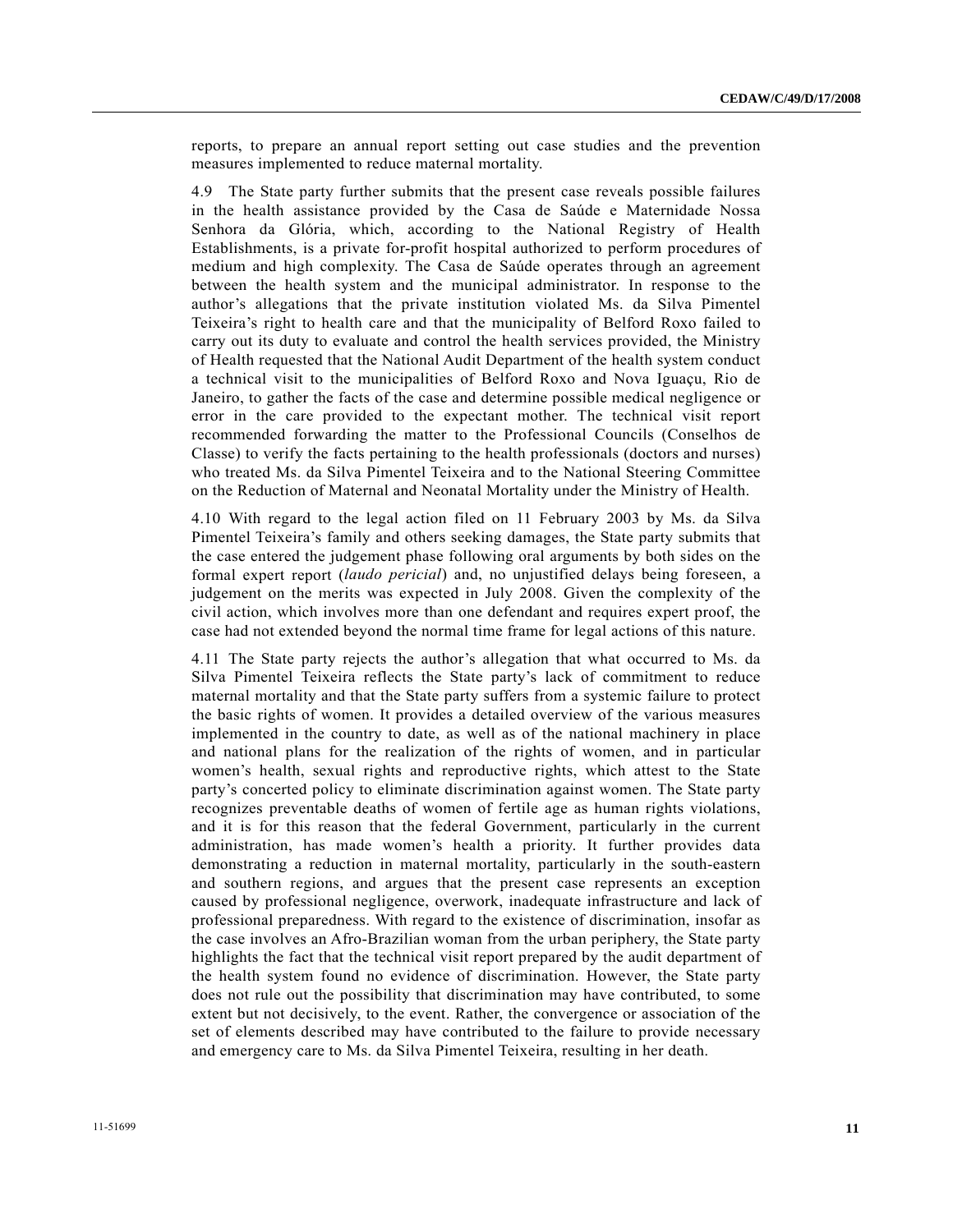4.12 The State party explains that one of the priorities established in the National Plan for Women's Policies involves promoting qualified and humanized obstetric care, particularly for Afro-Brazilian and indigenous women, including attention to unsafe abortions so as to reduce maternal morbidity and mortality. To this end, 18 actions are provided for through 2011, with the Ministry of Health being responsible for implementing them. In 2004, the Ministry of Health launched the National Policy for the Comprehensive Health Care of Women: Principles and Guidelines (Política Nacional de Atenção Integral à Saúde da Mulher: Princípios e Diretrizes), reflecting the commitment to implement health actions that contribute to guaranteeing the human rights of women and reducing morbi-mortality arising from preventable causes. With respect to the policy's formulation, the State party stresses the participation of the Special Secretariat for the Promotion of Racial Equality (Secretaria Especial de Promoção da Igualdade Racial), the women's movement, the Afro-Brazilian women's and rural workers' movement, scientific associations, professional councils, researchers and academics in the field, health system administrators and international cooperation agencies.

4.13 Lastly, the State party explains in detail its emphasis on the reproductive cycle and actions taken aimed at ensuring comprehensive and quality health care for pregnant women through adequate prenatal care, specialized services for pregnant women at risk, labour and post-natal care in health units, emergency obstetric treatment and family planning actions.

4.14 The State party concludes that it has clearly not been indifferent or insensitive to its obligation to implement health policies that provide specific care to women. This effort is not restricted to sexual and reproductive rights, but pays broader attention to women's health, which involves offering care for their overall physical and mental well-being.

### **Author's comments on the observations of the State party on admissibility and merits**

5.1 In the submission of 19 January 2009, the author recalls that the obligation to reduce maternal mortality is one of the key obligations that the right to health entails. The author points out that the State party has recognized that preventable deaths are a serious problem in Brazil and that the failure to address these deaths constitutes a serious human rights violation. However, despite its rhetorical recognition of the problem of maternal mortality, the State party has failed to meet its obligation to guarantee women's right to life and health. The author quotes statistics, including statistics from WHO, according to which over 4,000 maternal deaths occur each year in Brazil, representing one third of all maternal deaths in Latin America. The submission also refers to a United Nations assessment, according to which maternal mortality rates are "considerably higher than those of countries with lesser levels of economic development, and are generally conceded to be unacceptable".[7](#page-11-0) The continued high rates of maternal mortality in the State party constitute a systematic failure to prioritize and protect women's basic human rights. The preventable maternal death of Ms. da Silva Pimentel Teixeira clearly exemplifies this failure.

<span id="page-11-0"></span><sup>7</sup> United Nations country team, *A UN Reading of Brazil's Challenges and Potential* (2005), para. 40 (available from http://www.unodc.org/pdf/brazil/Final%20CCA%20Brazil%20(eng).pdf).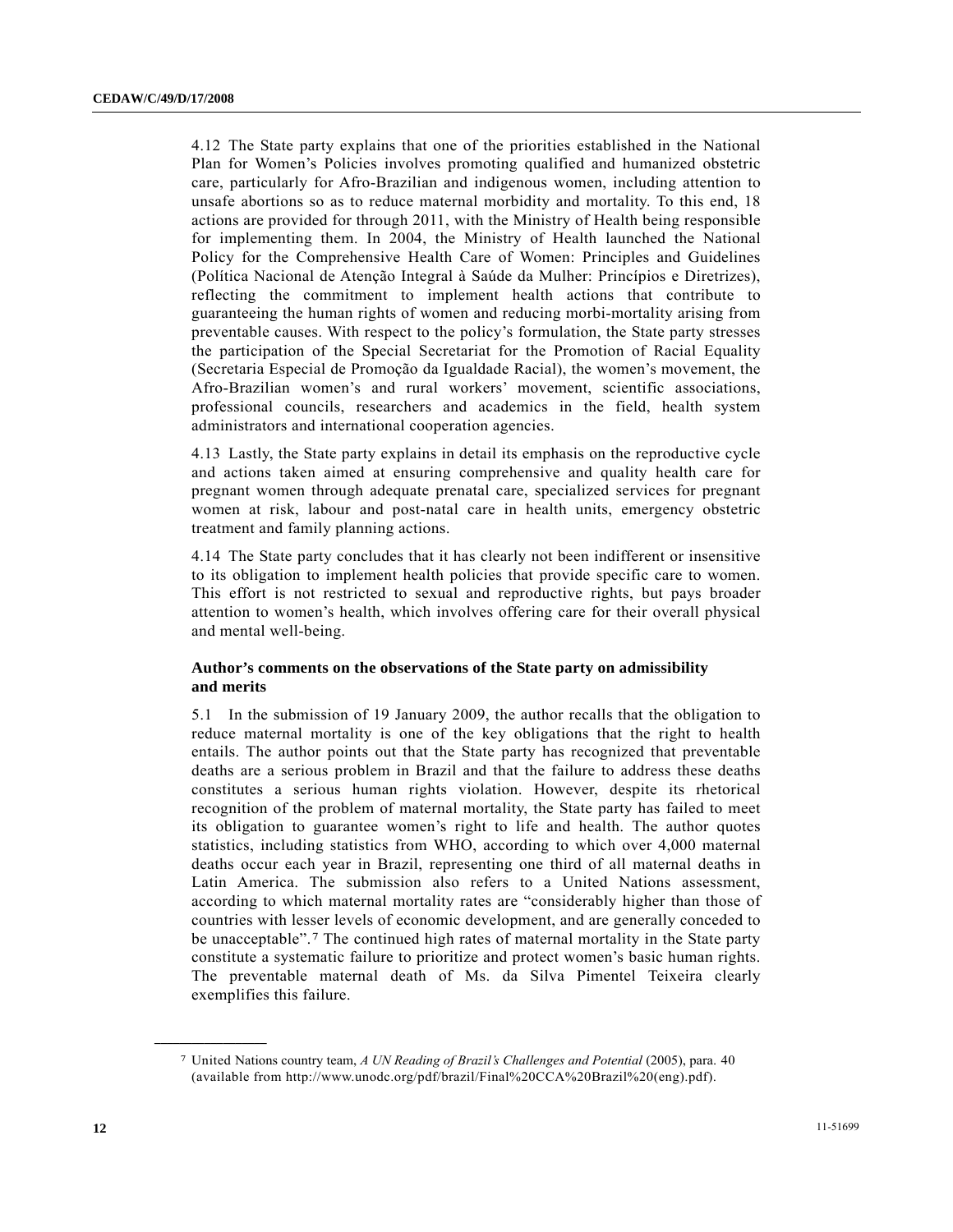5.2 The author reiterates that Ms. da Silva Pimentel Teixeira's death constitutes a violation of the right to life enshrined in article 6 of the International Covenant on Civil and Political Rights, the right to effective protection of women's rights, and the right to health, under articles  $2$  (c) and 12 of the Convention. More specifically, the State party has not ensured access to quality medical treatment during delivery and to timely emergency obstetric care, implicating the right to non-discrimination based on gender and race. The inability of her family to obtain reparations from the State party violates the right to effective protection.

5.3 The author challenges the State party's assertion that the case has not extended beyond the normal time frame for legal actions of this nature, implicitly arguing that the case thereby does not fall within the "unreasonably prolonged" exception to the requirement of the exhaustion of domestic remedies. This argument ignores the significant delays imposed by the State party that have effectively barred the petitioner from resolving her case in a domestic court. The family originally filed a petition for material and moral damages on 11 February 2003, just three months after the death. Almost eight years have elapsed since this petition was filed, but judicial activity on the case has been minimal and it is not clear when the court will reach a decision. The State party does not adequately address the unreasonably prolonged delay in its comments, stating only that the case is currently in the judgement phase following oral arguments by both parties and that "unjustified delays in concluding the case" are unlikely. However, it is uncontested that the legal action was filed on 11 February 2003 and that the expert's work was not completed until August 2007, over four years later. Furthermore, contrary to the statement by the State party that a judgement on the merits would be issued in July 2008, such a judgement has yet to occur. The author argues therefore that the failure to reach a conclusion on the merits of the domestic case can no longer be considered reasonable and refers to, inter alia, the case of *A.T. v. Hungary*, where the Committee found that a three-year delay in a domestic violence case amounted to an unreasonably prolonged delay within the meaning of article 4, paragraph 1, of the Optional Protocol.[8](#page-12-0) The author further refers to the Committee's statement in the same case that domestic violence cases in the State in question do not enjoy priority in judicial proceedings and argues that this finding is analogous to the situation in the State party, where proceedings involving violence against women and women's health, especially with regard to women from vulnerable groups, including women from low socio-economic backgrounds and of African descent, are not prioritized in the court system.[9](#page-12-1) Moreover, the State party did not clarify why appointing one medical expert should make the case an exceedingly complex one. The family did not act to protract the lengthy judicial proceedings and the conduct of state and judicial authorities has been the primary reason for the unreasonable prolongation of the case. First, it took the domestic court almost four years to appoint a final medical expert, even though court rules require such an appointment within a period of 10 days. Secondly, even after the eventual completion of the expert work and statements by both parties, more than one year has elapsed and Brazil has not met its own deadline for declaring a judgement on the merits. Thirdly, Brazil does not address the significant judicial delays in the family's use of the provisional remedy of *tutela antecipada*.

<span id="page-12-1"></span><span id="page-12-0"></span><sup>8</sup> Communication No. 2/2003, *A.T. v. Hungary*, views adopted on 26 January 2005, para. 8.4. 9 See Inter-American Commission on Human Rights, *Access to Justice for Women Victims of* 

*Violence in the Americas*, paras. 208, 212, 213, 215 and 216 (2007).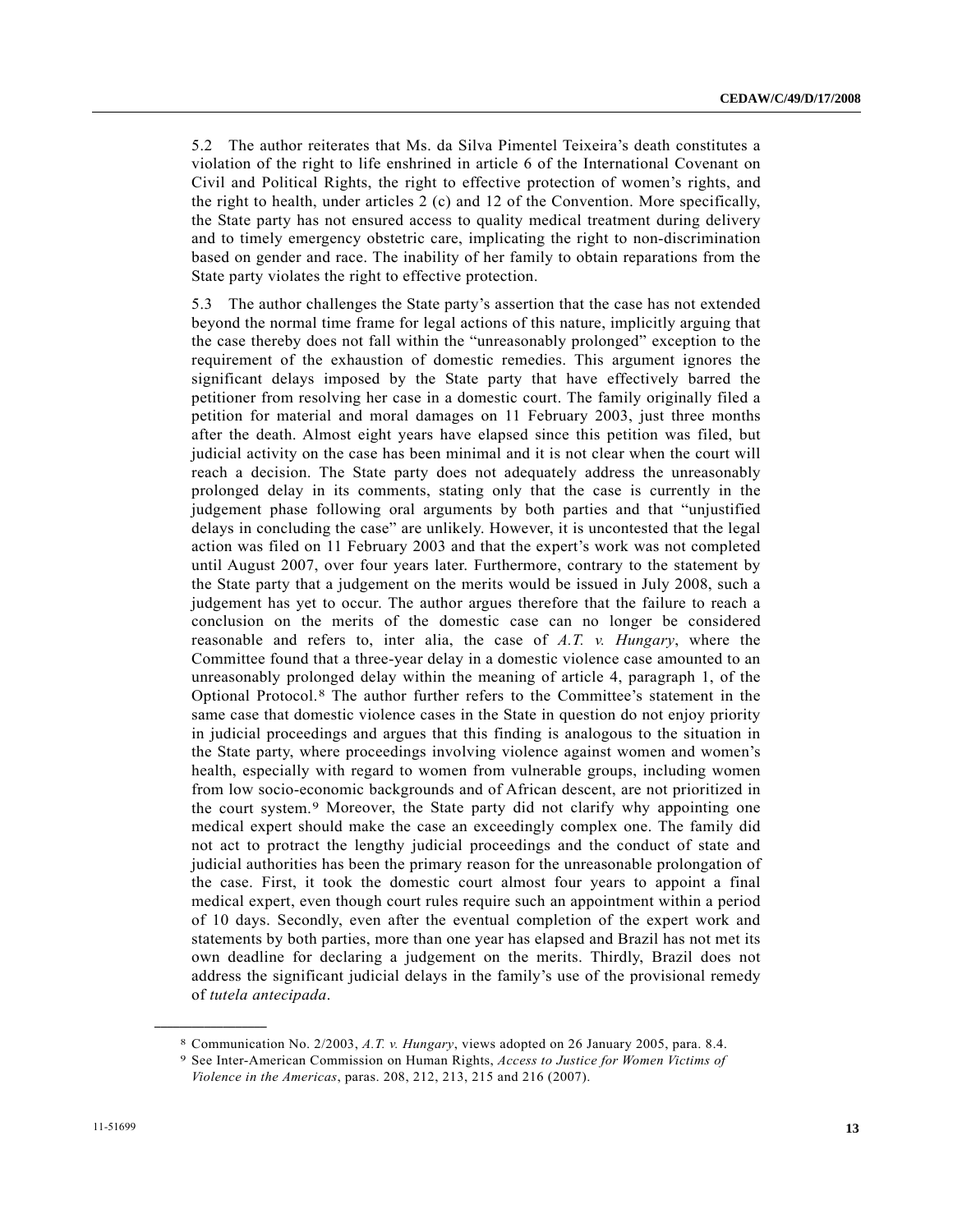5.4 The author states that unreasonable delay has compounded the already devastating effects of the death for the family. Since the filing of the Communication with the Committee in 2007, the family's already precarious economic situation has worsened. The author, who was the family's caregiver and sole source of income, was forced to stop working as a housekeeper as a result of ill health. She receives no unemployment benefits. The family of five is forced to subsist on the little money that A.S.P.'s great-grandfather gives to them. Despite the psychological trauma of losing her mother at the age of 5, A.S.P. has not received the necessary medical and psychological treatment owing to financial reasons. She has also developed a speaking disability, and she is having difficulties with her education. The author submits that A.S.P.'s current tragic living situation presents an ongoing violation of Brazil's obligations under the Convention, as well as of its own domestic legal system and the Convention on the Rights of the Child.

5.5 Beyond the framework of admissibility, the author argues that the State party does not address the problem of systemic delays within its judicial system which violate the right to effective protection under article 2, paragraph (c), of the Convention on the Elimination of All Forms of Discrimination against Women. The State party has routinely failed to provide adequate judicial remedies for women from vulnerable groups,[1](#page-13-0)0 such as Ms. da Silva Pimentel Teixeira and her family. Judicial delays are compounded for some of the most vulnerable segments of society; women from lower socio-economic backgrounds and women of African descent face widespread difficulties "in availing themselves of judicial remedies to redress acts of violence and discrimination committed against them".[11](#page-13-1) For the victim's daughter, these delays mean that her day-to-day life has become yet more precarious. Children who have lost their mothers face an increased risk of dying, are less likely to attend school and may receive less health care in their lifetime. For this reason, children like A.S.P. are legally entitled to special measures of protection under Brazil's domestic law.[12](#page-13-2) Instead, the continued inaction of the domestic courts means that A.S.P.'s rights are being endangered, risking irreparable harm.

5.6 With regard to the obligations of the State party under the Convention, the author argues that the implementation of the right to health entails certain obligations of immediate effect, including eliminating discrimination and taking steps towards full realization of the right. The requirement that health facilities be available on a non-discriminatory basis is therefore an obligation of immediate effect. The right to health entails specific legal obligations for States parties, which must respect, protect and fulfil the right. Simply adopting a national health strategy does not suffice to meet the obligations of the State party. That strategy must also be implemented and periodically reviewed, on the basis of a participatory and transparent process.[13](#page-13-3) The author refers to the Committee's concluding observations in which it made clear that Brazil's implementation of its national health policies remains insufficient for full compliance with the Convention in the field of maternal health. The Committee noted in particular that Brazil was experiencing problems in implementing the provisions of the Convention at all levels of the Federal Republic in a consistent manner, which were linked to the different degree of political will

<span id="page-13-0"></span><sup>10</sup> See *Access to Justice for Women Victims of Violence in the Americas*, paras. 88 and 89. 11 Ibid., para. 213.

<span id="page-13-1"></span>

<span id="page-13-3"></span><span id="page-13-2"></span><sup>&</sup>lt;sup>12</sup> *Estatuto da Criança e do Adolescente*, arts. 4, 11 and 53.<br><sup>13</sup> The author refers in this respect to general comment No. 14 of the Committee on Economic, Social and Cultural Rights.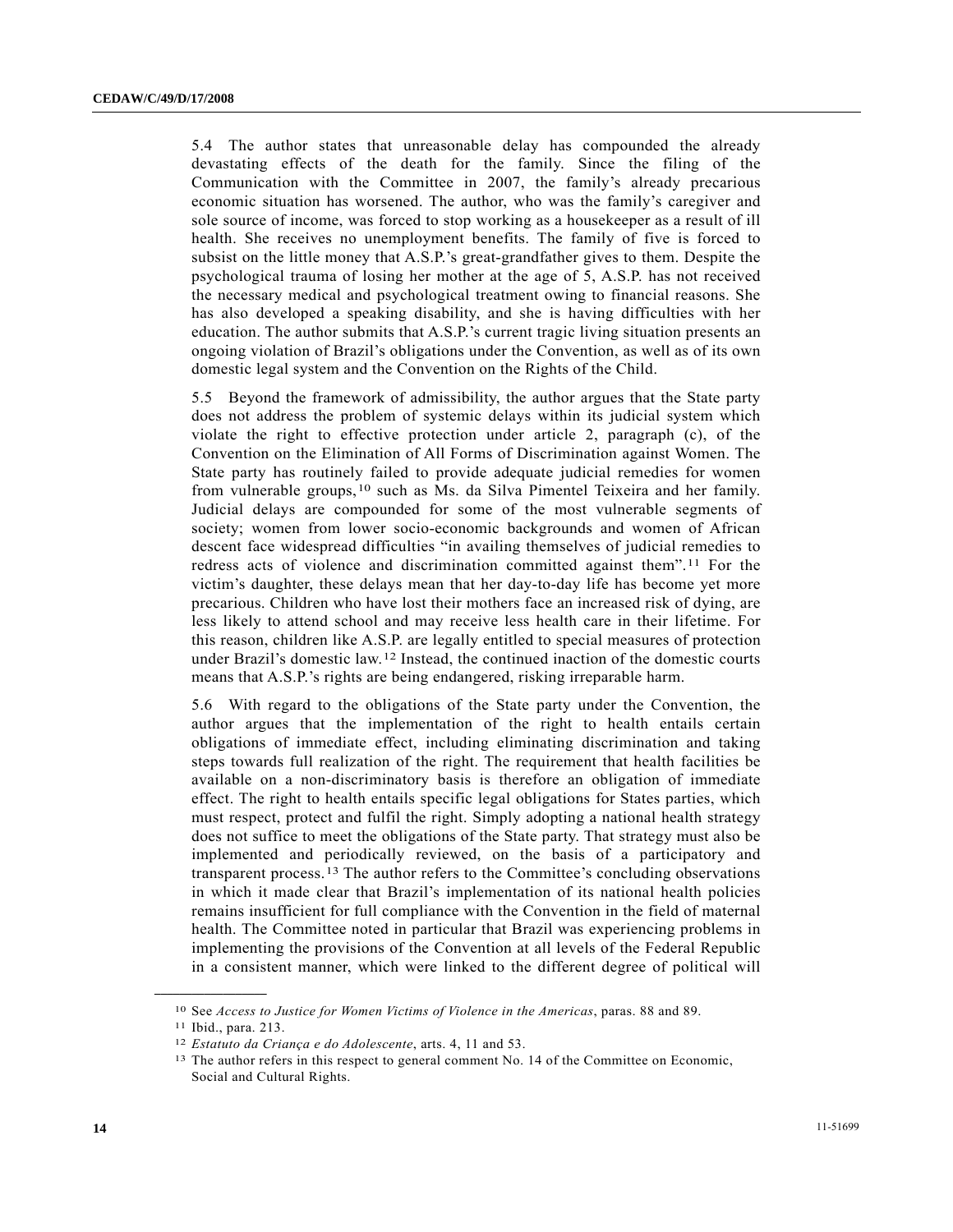and commitment of state and municipal authorities. The need for impact assessments of policies through indicators and benchmarks had been discussed by the Committee in reference to Brazil, but Brazil had not addressed any effort to such results-based monitoring.[1](#page-14-0)4

5.7 The distinction between obligations of conduct and obligations of result is critical to understanding the right to health. When States act to implement this right, they not only need to create policies designed to realize the right (an obligation of conduct), but also must ensure that those policies actually achieve the desired results (an obligation of result).

5.8 The author argues that the programmes of the State party have not demonstrated the concrete measures and outcomes as required by the Convention. Although the National Pact to Reduce Maternal and Neonatal Death establishes laudable goals for the reduction of maternal mortality, the high levels of maternal mortality have not meaningfully changed. This is due to at least three factors. First, there are a variety of coordination problems. Secondly, Brazil's health policies need to be backed up by adequate funding which is equitably allocated: although 10 per cent of Government spending is dedicated to health, spending on maternal health is minimal in comparison with other programmes. Brazil spent only \$96 per capita on health in 2003, a distressingly low figure. Thirdly, policies are not linked to the achievement of results through health indicators and benchmarks. For example, financing of the health system is not linked to results, which in turn are not sufficiently evaluated.

5.9 The author challenges the reasoning of the State party, according to which the communication does not offer a single link between Ms. da Silva Pimentel Teixeira's gender and the possible medical errors committed and therefore they do not fall within the definition of discrimination set out in the Convention. The author argues that this reasoning overlooks the definition of discrimination described in the Convention and other international human rights treaties. Discrimination includes State actions which have the effect of creating a barrier to the enjoyment of human rights, including the right to the highest attainable standard of health. Under article 1 of the Convention, discrimination against women is defined as "any distinction, exclusion or restriction made on the basis of sex which has the effect or purpose of impairing or nullifying the recognition, enjoyment or exercise by women … of human rights". Article 2, paragraph (d), of the Convention requires that States "refrain from engaging in any act or practice of discrimination against women and to ensure that public authorities and institutions shall act in conformity with this obligation". To ensure the realization of the right to health, States must provide access to maternal health services in a non-discriminatory manner. This requirement is not formalistic, but rather requires States to address the "distinctive features and factors which differ for women in comparison to men", including the biological factors associated with reproductive health.[15](#page-14-1) The denial or neglect of health-care interventions that only women need is a form of discrimination against women.

5.10 The grossly negligent health care provided to the victim constitutes a form of de facto discrimination under the Convention. The State party has recognized that

<span id="page-14-1"></span><span id="page-14-0"></span><sup>14</sup> See CEDAW/C/BRA/CO/6.

<sup>15</sup> See the Committee's general recommendation No. 24, paras. 11 and 12, and general recommendation No. 25 (2004) on article 4, para. 1, of the Convention (temporary special measures), para. 8.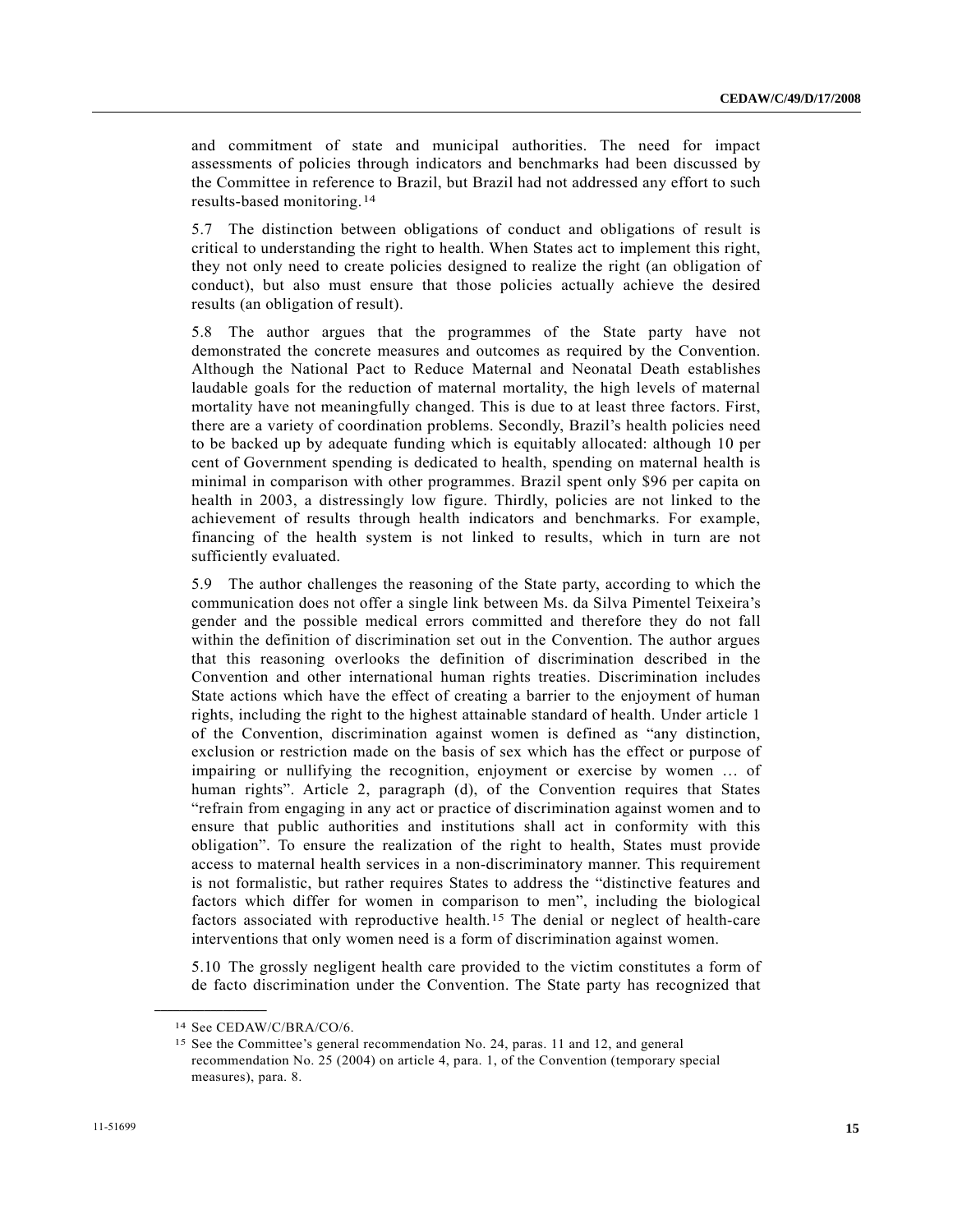Ms. da Silva Pimentel Teixeira's status as a pregnant woman should have assured her expedited and qualitatively better access to medical treatment, but concluded that the errors in Ms. da Silva Pimentel Teixeira's maternal health care were almost entirely unrelated to discrimination. The failure to provide adequate maternal health services for the female population of Belford Roxo constitutes a violation of the right to non-discrimination. The fact that the population of the city is largely of African descent further compounds this violation.

5.11 The State party definition of discrimination is overly narrow because it fails to recognize the distinction between de jure and de facto discrimination. The Committee has addressed this problem in its concluding observations regarding Brazil.

5.12 With regard to the responsibility of the State party at the international level, the author refers to article 2 (e) of the Convention, according to which States parties must "take all appropriate measures to eliminate discrimination against women by any person, organization or enterprise". This obligation is further explained in the Committee's general recommendation No. 24 (1999) on article 12 of the Convention (women and health), which, in its paragraph 15, requires States parties to "take action to prevent and impose sanctions for violations of rights by private persons and organizations". The State party has acknowledged that States parties cannot absolve themselves of responsibility in these areas by delegating or transferring these powers to private-sector agencies. Jurisprudence from the Committee on the Elimination of Discrimination against Women and the Inter-American Court of Human Rights establish State liability for medical malpractice committed in private health institutions. Significantly, in *Ximenes Lopes v. Brazil*, the Inter-American Commission on Human Rights noted that the petitioner had received mental health care from "a private entity licensed by the Federal Government's Single Health System", although Brazil had not contested liability on these grounds.[16](#page-15-0) In the ultimate decision of the Inter-American Court, this public/private distinction was no longer a central issue; the liability of the Brazilian State for human rights violations at the publicly licensed private health facility was assumed.[17](#page-15-1) Additionally, in *A.S. v. Hungary*, the Committee stated that Hungary was required to monitor both public and private institutions for violations of human rights under the Convention.[1](#page-15-2)8

5.13 The author challenges the assessment of the State party, according to which Ms. da Silva Pimentel Teixeira's death was non-maternal in nature, resulting from a so-called "digestive haemorrhage". The author emphasizes that the State party relied on an unavailable report from the State Committee on Maternal Mortality to reach such an assessment and that the classification of the death as non-maternal ignores clear medical evidence to the contrary. Medical evidence demonstrates that the death resulted from direct pregnancy-related causes and was preventable.

5.14 WHO defines a maternal death as "the death of a woman while pregnant or within 42 days of termination of pregnancy, irrespective of the duration and site of the pregnancy, from any cause related to or aggravated by the pregnancy or its

<span id="page-15-0"></span><sup>16</sup> Inter-American Commission on Human Rights, *Damião Ximenes Lopes v. Brazil*, petition 12.237, report No. 38/02, para. 19.

<span id="page-15-1"></span><sup>17</sup> *Ximenes Lopes v. Brazil*, Inter-American Court of Human Rights, series C, No. 149 (4 July 2006).

<span id="page-15-2"></span><sup>18</sup> Communication No. 4/2004, *A.S. v. Hungary*, views adopted on 14 August 2006, para. 11.5.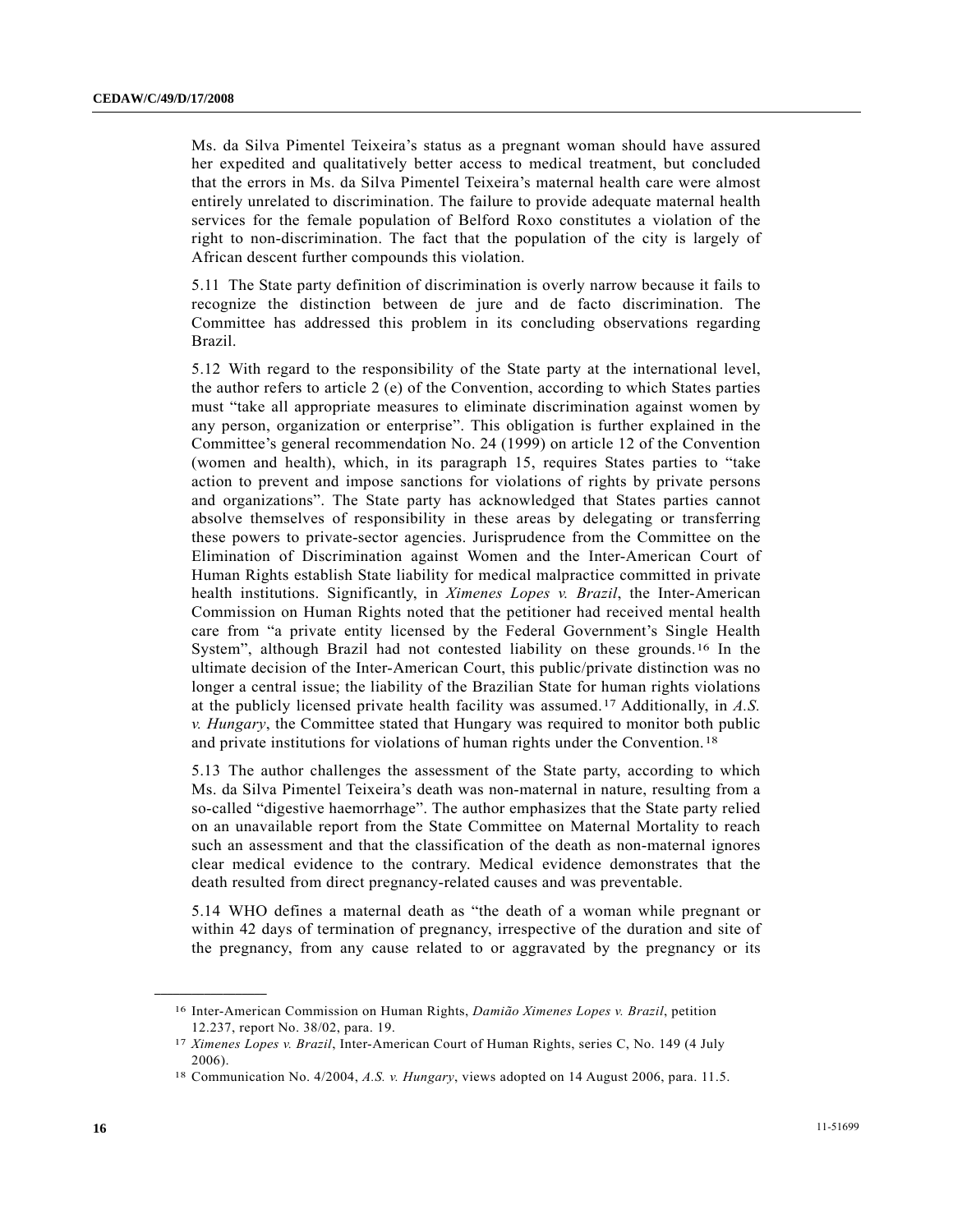management but not from accidental or incidental causes".[1](#page-16-0)9 The author notes that Brazil officially claims to use these official WHO classifications for maternal death,[20](#page-16-1) but that they have been improperly applied to the case.

5.15 Upon Ms. da Silva Pimentel Teixeira's initial presentation at the health centre on 11 November 2002, medical professionals should have diagnosed and treated her for intrauterine foetal death, based on her urgent symptoms. However, intrauterine foetal death was not diagnosed until 13 November 2002, at which point the treating doctor should have immediately induced delivery. Following delivery of the stillborn foetus much later that day, her symptoms became much worse. Despite the fact that such symptoms should have led to immediate treatment, she did not receive the necessary curettage surgery to remove placental remnants until the following day. Despite the obvious need for immediate treatment and her continually worsening condition, she was not transferred to the general hospital until 49 hours after delivery. Her medical records were not transferred with her and the personnel at the general hospital were unaware that she had recently been pregnant. The failure to transfer her records and to inform medical personnel that she was pregnant constitutes gross negligence. This chain of events clearly demonstrates that Ms. da Silva Pimentel Teixeira's death resulted from the series of negligent medical interventions following intrauterine foetal death. Her death was therefore caused by obstetric complications related to pregnancy and should be categorized as a direct obstetric death.

5.16 The author argues that the classification of Ms. da Silva Pimentel Teixeira's death as non-maternal exemplifies the widespread underreporting and misclassification of maternal deaths in the State party. The State party faces recurring problems with respect to the official death certificates designed to document maternal deaths. The information on death certificates tends to be of poor quality or is simply incorrect. There are two specific informational problems related to death certificates, both of which are likely factors leading to Brazil's misclassification of Ms. da Silva Pimentel Teixeira's death as non-maternal. First, doctors commonly fail to record on the death certificate the fact that the patient was pregnant or had recently delivered, leading to the misclassification of many deaths as non-maternal. In Ms. da Silva Pimentel Teixeira's case, there is no mention of pregnancy on the official death certificate. Second, doctors in Brazil often fail to relate the immediate or final cause of death to the patient's pregnancy, further leading many deaths to be classified as non-maternal. The Ministry of Health has recognized the difficulties of monitoring maternal mortality when doctors do not relate deaths to the patient's pregnancy. Physicians often declare the cause of death to be a "terminal complication", or use other medical terms, such as "haemorrhage", that are not specifically connected to pregnancy. Ms. da Silva Pimentel Teixeira's pregnancy is not explicitly mentioned on her death certificate, and the phrase "digestive haemorrhage" does not link her pregnancy to her death. In fact, this cause of death statement is incomplete and insufficient according to both international and Brazilian medical standards. The autopsy process did not meet basic medical standards in regard to its thoroughness and its determination of the cause of death. This brief description of the cause of death closely parallels Brazil's common reporting problems, raising concerns about its reliability. Furthermore, there is scant

<span id="page-16-0"></span><sup>19</sup> WHO, *Maternal Mortality in 2005: Estimates Developed by WHO, UNICEF, UNFPA, and the World Bank*, p. 4.<br><sup>20</sup> Ministério da Saúde, Manual dos Comites de Mortalidade Materna (3rd ed., 2007), p. 12.

<span id="page-16-1"></span>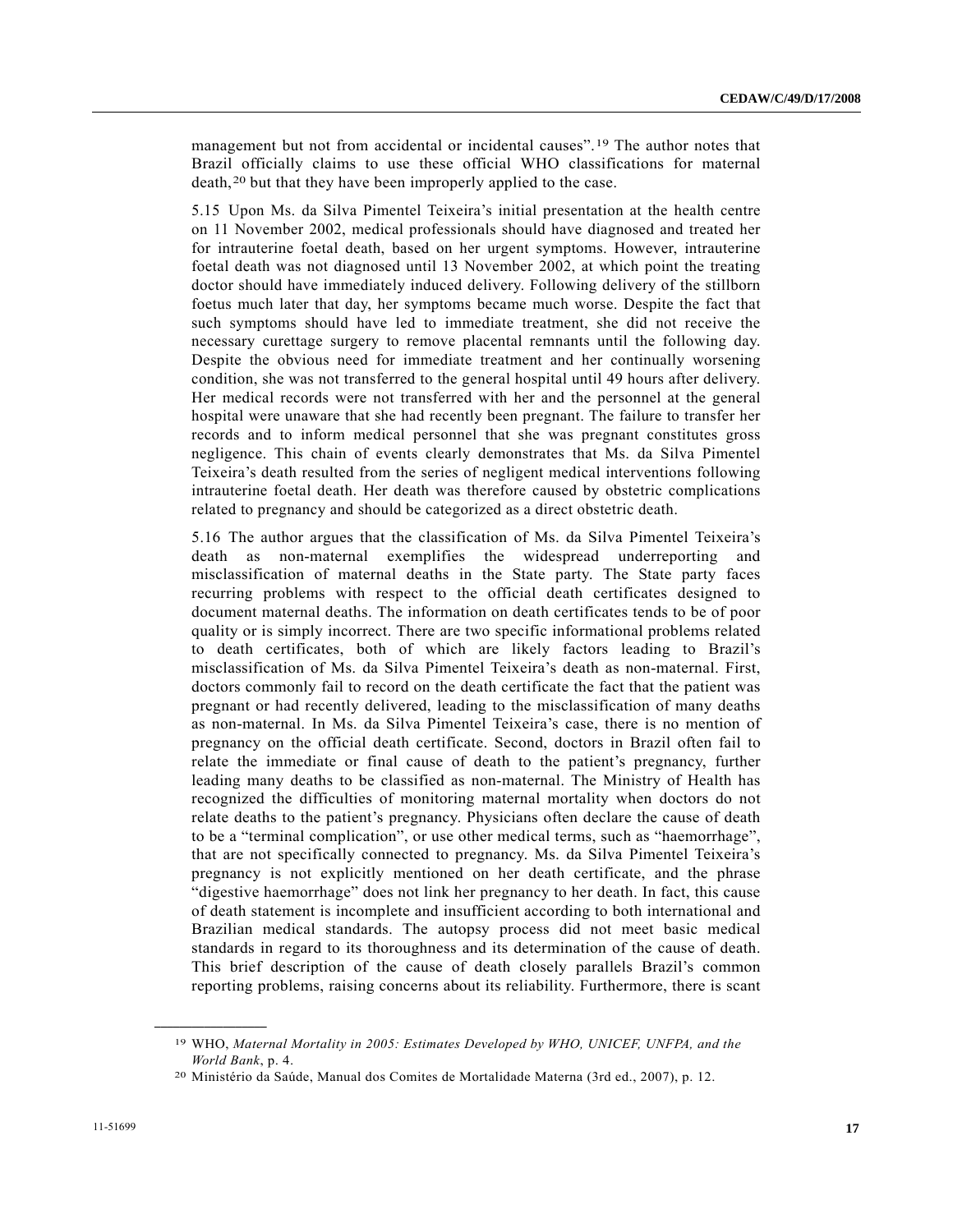information to subsequently review in these official documents that would clarify the nature of Ms. da Silva Pimentel Teixeira's death.

5.17 Lastly, the author claims that although most states in Brazil have maternal mortality committees, which are designed to investigate suspected maternal deaths on both a state and local level, there is no such committee in the city of Belford Roxo, where Ms. da Silva Pimentel Teixeira lived. Her death was investigated by an outside committee, the health system Mortality Committee, which only examined her medical records and did not conduct any further investigation, even though such an investigation is required by the Ministry of Health. Furthermore, the reliance of the State party on the decision of the Mortality Committee raises concerns because the State has refused to submit this decision to the Committee on the Elimination of Discrimination against Women.

#### **Issues and proceedings before the Committee**

#### **Consideration of admissibility**

6.1 In accordance with rule 64 of its rules of procedure, the Committee shall decide whether the communication is admissible or inadmissible under the Optional Protocol to the Convention. Pursuant to rule 72, paragraph 4, of its rules of procedure, it shall do so before considering the merits of the communication.

6.2 While noting the State party's argument that the civil claim of the family of the deceased was still pending and that a judgment was expected in July 2008, the Committee considers that the State has not provided adequate and convincing explanations of some of the issues raised by the author, namely the delay in the appointment of medical expert(s) and the delay in the trial and judgements, which remain pending up to now. The Committee also notes the lack of a comprehensive explanation as to why the two applications of *tutela antecipada* presented on 11 February 2003 and 16 September 2003 were rejected. The Committee is of the opinion that the aforementioned delays cannot be attributed to the complexity of the case or the number of defendants, and concludes that the eight-year delay that has elapsed since the claim was filed, despite the statement of the State party that it would be decided in July 2008, constitutes an unreasonably prolonged delay within the meaning of article 4, paragraph 1, of the Optional Protocol.

6.3 The Committee considers that the author's allegations relating to the violations of articles 2 and 12 of the Convention have been sufficiently substantiated for purposes of admissibility. All other admissibility criteria having been met, the Committee declares the communication admissible and proceeds to its examination on the merits.

#### **Consideration of the merits**

7.1 The Committee has considered the present communication in the light of all the information made available to it by the author and by the State party, as provided for in article 7, paragraph 1, of the Optional Protocol.

7.2 The author claims that Ms. da Silva Pimentel Teixeira's death constitutes a violation of her right to life and health, under articles 2 and 12, in conjunction with article 1, of the Convention, as the State party did not ensure appropriate medical treatment in connection with pregnancy and did not provide timely emergency obstetric care, hence infringing the right to non-discrimination based on gender, race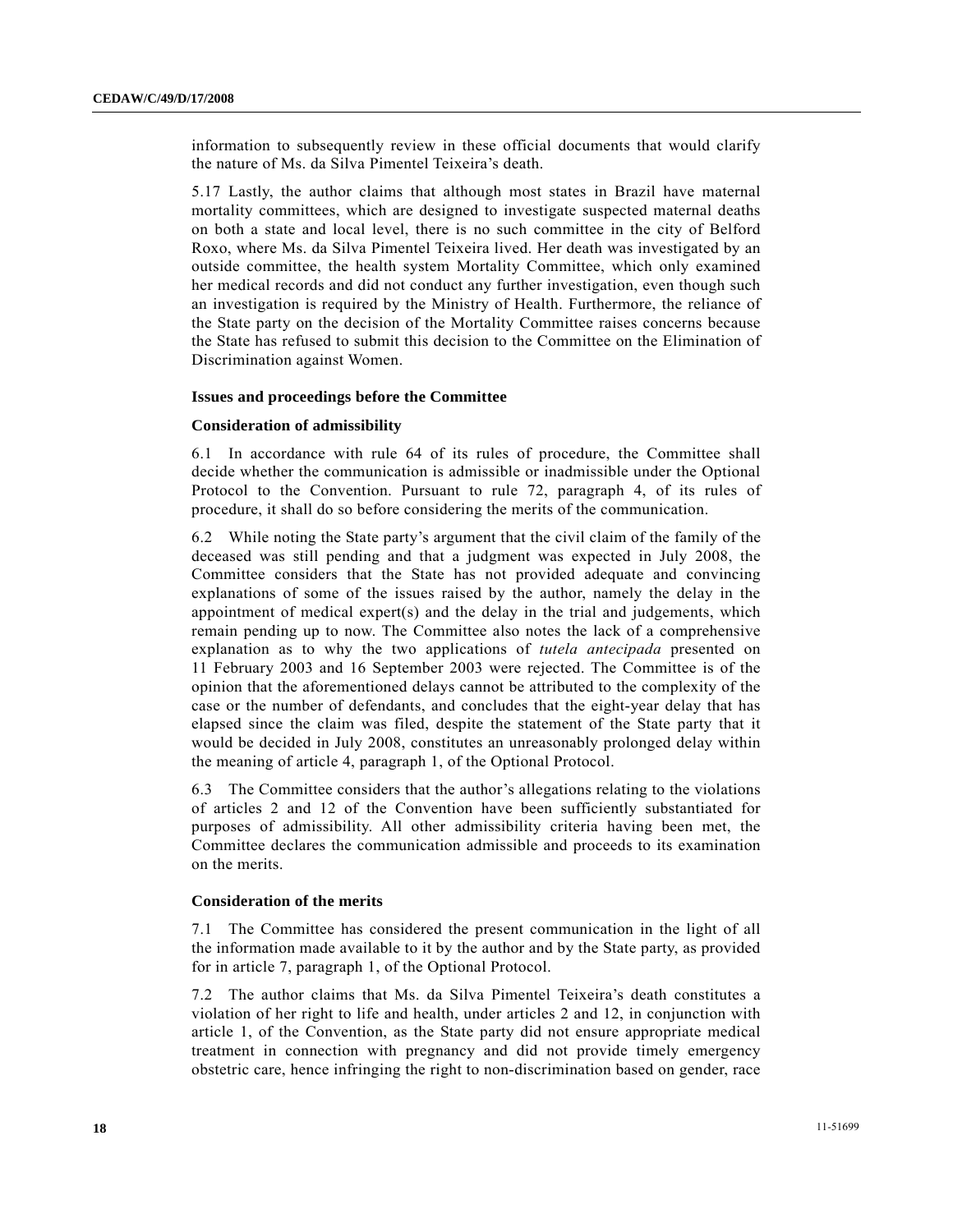and socio-economic background. In order to review these allegations the Committee first has to consider whether the death was "maternal". It will then consider whether the obligations under article 12, paragraph 2, of the Convention, according to which States parties shall ensure to women appropriate services in connection with pregnancy, confinement and the post-natal period, have been met in this case. Only after these considerations will the Committee review the other alleged violations of the Convention.

7.3 Although the State party argued that Ms. da Silva Pimentel Teixeira's death was non-maternal and that the probable cause of her death was digestive haemorrhage, the Committee notes that the sequence of events described by the author and not contested by the State party, as well as expert opinion provided by the author, indicate that her death was indeed linked to obstetric complications related to pregnancy. Her complaints of severe nausea and abdominal pain during her sixth month of pregnancy were ignored by the health centre, which failed to perform an urgent blood and urine test to ascertain whether the foetus had died. The tests were done two days later, which led to a deterioration of Ms. da Silva Pimentel Teixeira's condition. The Committee recalls its general recommendation No. 24, in which it states that it is the duty of States parties to ensure women's right to safe motherhood and emergency obstetric services, and to allocate to these services the maximum extent of available resources.<sup>[2](#page-18-0)1</sup> It also states that measures to eliminate discrimination against women are considered to be inappropriate in a health-care system which lacks services to prevent, detect and treat illnesses specific to women.[22](#page-18-1) In the light of these observations, the Committee also rejects the argument of the State party that the communication did not contain a causal link between Ms. da Silva Pimentel Teixeira's gender and the possible medical errors committed, but that the claims concerned a lack of access to medical care related to pregnancy. The Committee therefore is of the view that the death of Ms. da Silva Pimentel Teixeira must be regarded as maternal.

7.4 The Committee also notes the author's allegation concerning the poor quality of the health services provided to her daughter, which not only included the failure to perform a blood and urine test, but also the fact that the curettage surgery was only carried out 14 hours after labour was induced in order to remove the afterbirth and placenta, which had not been fully expelled during the process of delivery and could have caused the haemorrhaging and ultimately death. The surgery was done in the health centre, which was not adequately equipped, and her transfer to the municipal hospital took eight hours, as the hospital refused to provide its only ambulance to transport her, and her family was not able to secure a private ambulance. It also notes that her transfer to the municipal hospital without her clinical history and information on her medical background was ineffective, as she was left largely unattended in a makeshift area in the hallway of the hospital for 21 hours until she died. The State party did not deny the inappropriateness of the service nor refute any of these facts. Instead it admitted that Ms. da Silva Pimentel Teixeira's vulnerable condition required individualized medical treatment, which was not forthcoming owing to a potential failure in the medical assistance provided by a private health institution, caused by professional negligence, inadequate infrastructure and lack of professional preparedness. The Committee therefore

<span id="page-18-1"></span><span id="page-18-0"></span>**\_\_\_\_\_\_\_\_\_\_\_\_\_\_\_\_\_\_**  21 Para. 27.

<sup>22</sup> Para. 11.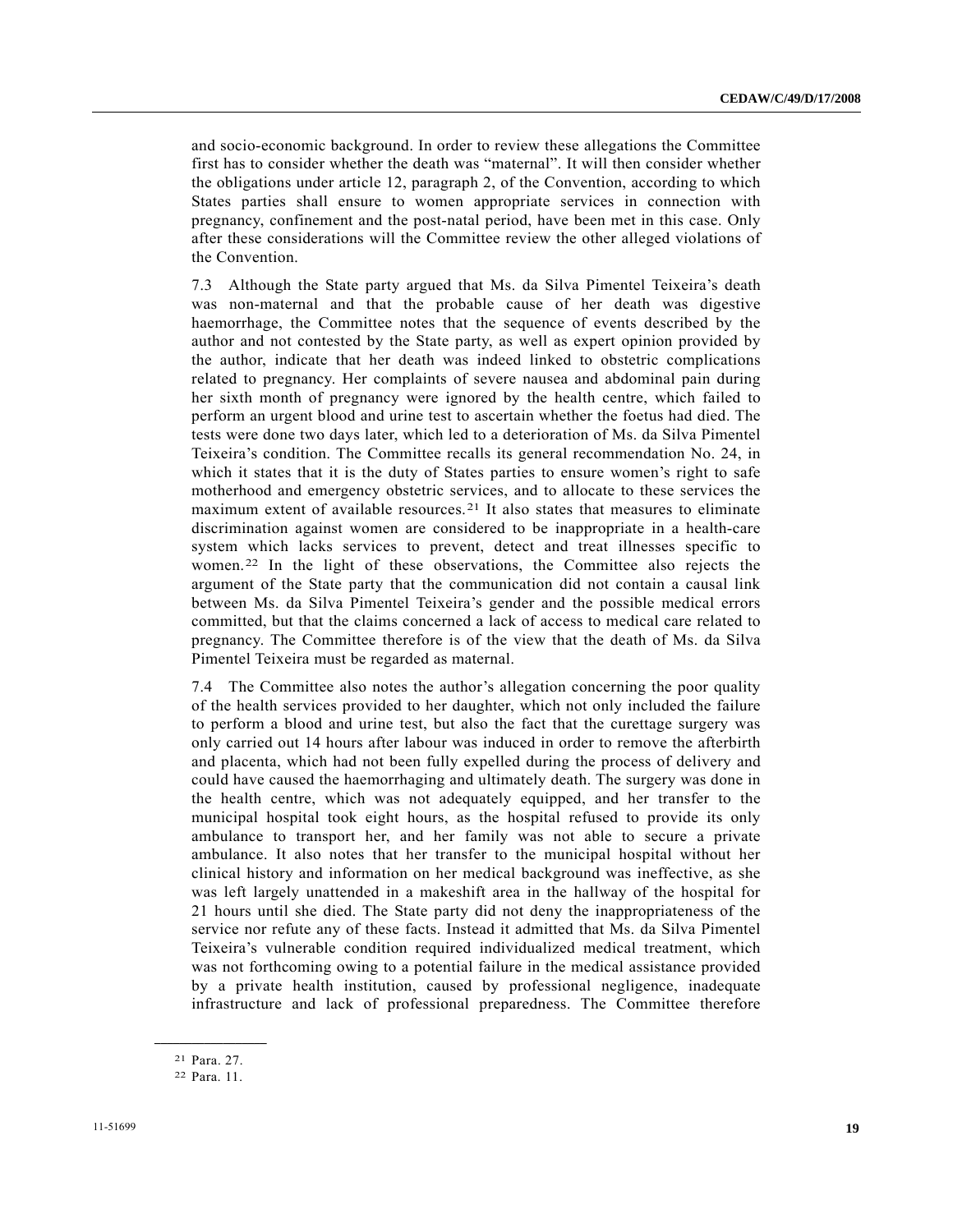concludes that Ms. da Silva Pimentel Teixeira was not ensured appropriate services in connection with her pregnancy.

7.5 The State party argued that the inappropriateness of the service is not imputable to it, but to the private health-care institution. It stated that the allegations revealed a number of poor medical practices attributable to a private institution that led to Ms. da Silva Pimentel Teixeira's death. It acknowledged shortcomings in the system used to contract private health services and, by extension, the inspection and control thereof. The Committee therefore notes that the State is directly responsible for the action of private institutions when it outsources its medical services and that, furthermore, the State always maintains the duty to regulate and monitor private health-care institutions. In line with article 2 (e) of the Convention, the State party has a due diligence obligation to take measures to ensure that the activities of private actors in regard to health policies and practices are appropriate. In this particular case, the State party's responsibility is strongly anchored in the Brazilian Constitution (articles 196-200) which affirms the right to health as a general human right. The Committee therefore concludes that the State party has failed to fulfil its obligations under article 12, paragraph 2, of the Convention.

7.6 The Committee notes that the author claims that the lack of access to quality medical care during delivery is a systematic problem in Brazil, especially with regard to the way human resources are managed in the Brazilian health system. The Committee also takes note of the argument of the State party that specific medical care was not denied because of an absence of public policies and measures within the State party, as there are a number of policies in place to address the specific needs of women. The Committee refers to its general recommendation No. 28 (2010) on the core obligations of States parties under article 2 of the Convention and notes that the policies of the State party must be action- and results-oriented as well as adequately funded.[2](#page-19-0)3 Furthermore, the policy must ensure that there are strong and focused bodies within the executive branch to implement such policies. The lack of appropriate maternal health services in the State party that clearly fails to meet the specific, distinctive health needs and interests of women not only constitutes a violation of article 12, paragraph 2, of the Convention, but also discrimination against women under article 12, paragraph 1, and article 2 of the Convention. Furthermore, the lack of appropriate maternal health services has a differential impact on the right to life of women.

7.7 The Committee notes the author's claim that Ms. da Silva Pimentel Teixeira suffered from multiple discrimination, being a woman of African descent and on the basis of her socio-economic background. In this regard, the Committee recalls its concluding observations on Brazil, adopted on 15 August 2007, where it noted the existence of de facto discrimination against women, especially women from the most vulnerable sectors of society such as women of African descent. It also noted that such discrimination was exacerbated by regional, economic and social disparities. The Committee also recalls its general recommendation No. 28 (2010) on the core obligations of States parties under article 2 of the Convention, recognizing that discrimination against women based on sex and gender is inextricably linked to other factors that affect women, such as race, ethnicity, religion or belief, health, status, age, class, caste, and sexual orientation and gender identity. The Committee notes that the State party did not rule out that

<span id="page-19-0"></span>**\_\_\_\_\_\_\_\_\_\_\_\_\_\_\_\_\_\_**  23 Para. 28.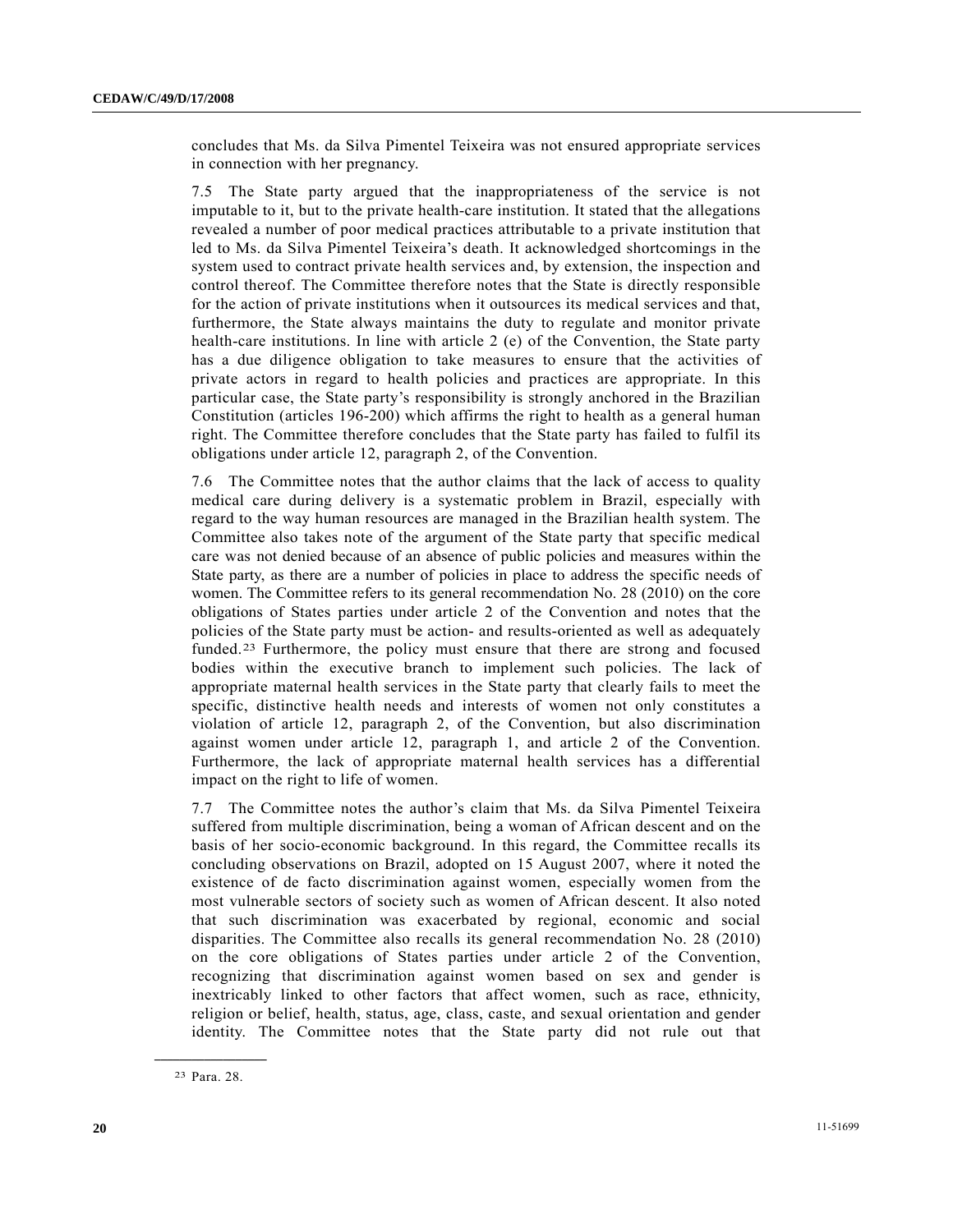discrimination might have contributed to some extent, but not decisively, to the death of the author's daughter. The State party also acknowledged that the convergence or association of the different elements described by the author may have contributed to the failure to provide necessary and emergency care to her daughter, resulting in her death. In such circumstances, the Committee concludes that Ms. da Silva Pimentel Teixeira was discriminated against, not only on the basis of her sex, but also on the basis of her status as a woman of African descent and her socio-economic background.

7.8 With regard to the author's claim under articles 12 and 2 (c) of the Convention that the State party failed to put in place a system to ensure effective judicial protection and to provide adequate judicial remedies, the Committee notes that no proceedings have been initiated in order to establish the responsibility of those in charge of providing medical care to Ms. da Silva Pimentel Teixeira. Furthermore, the civil action, which was filed in February 2003 by the family of the deceased is still pending, despite the contention of the State party that judgement was expected in July 2008. In addition, the two requests for *tutela antecipeda*, a judicial mechanism which could have been used to avoid unwarranted delays in the judicial decision, were denied. In such circumstances, the Committee considers that the State party failed to comply with its obligation to ensure effective judicial action and protection.

7.9 The Committee recognizes the moral damage caused to the author by the death of her daughter, as well as the moral and material damage suffered by the daughter of the deceased, who has been abandoned by her father and lives with the author in precarious conditions.

#### **Recommendations**

8. Acting under article 7, paragraph 3, of the Optional Protocol to the Convention on the Elimination of All Forms of Discrimination against Women, and in the light of all the above considerations, the Committee is of the view that the State party violated its obligations under article 12 (in relation to access to health), article 2 (c) (in relation to access to justice) and article 2 (e) (in relation to the State party's due diligence obligation to regulate the activities of private health service providers), in conjunction with article 1, of the Convention, read together with general recommendations Nos. 24 and 28, and makes the following recommendations to the State party:

1. Concerning the author and the family of Ms. da Silva Pimentel Teixeira:

 Provide appropriate reparation, including adequate financial compensation, to the author and to the daughter of Ms. da Silva Pimentel Teixeira commensurate with the gravity of the violations against her;

2. General:

 (a) Ensure women's right to safe motherhood and affordable access for all women to adequate emergency obstetric care, in line with general recommendation No. 24 (1999) on women and health;

 (b) Provide adequate professional training for health workers, especially on women's reproductive health rights, including quality medical treatment during pregnancy and delivery, as well as timely emergency obstetric care;